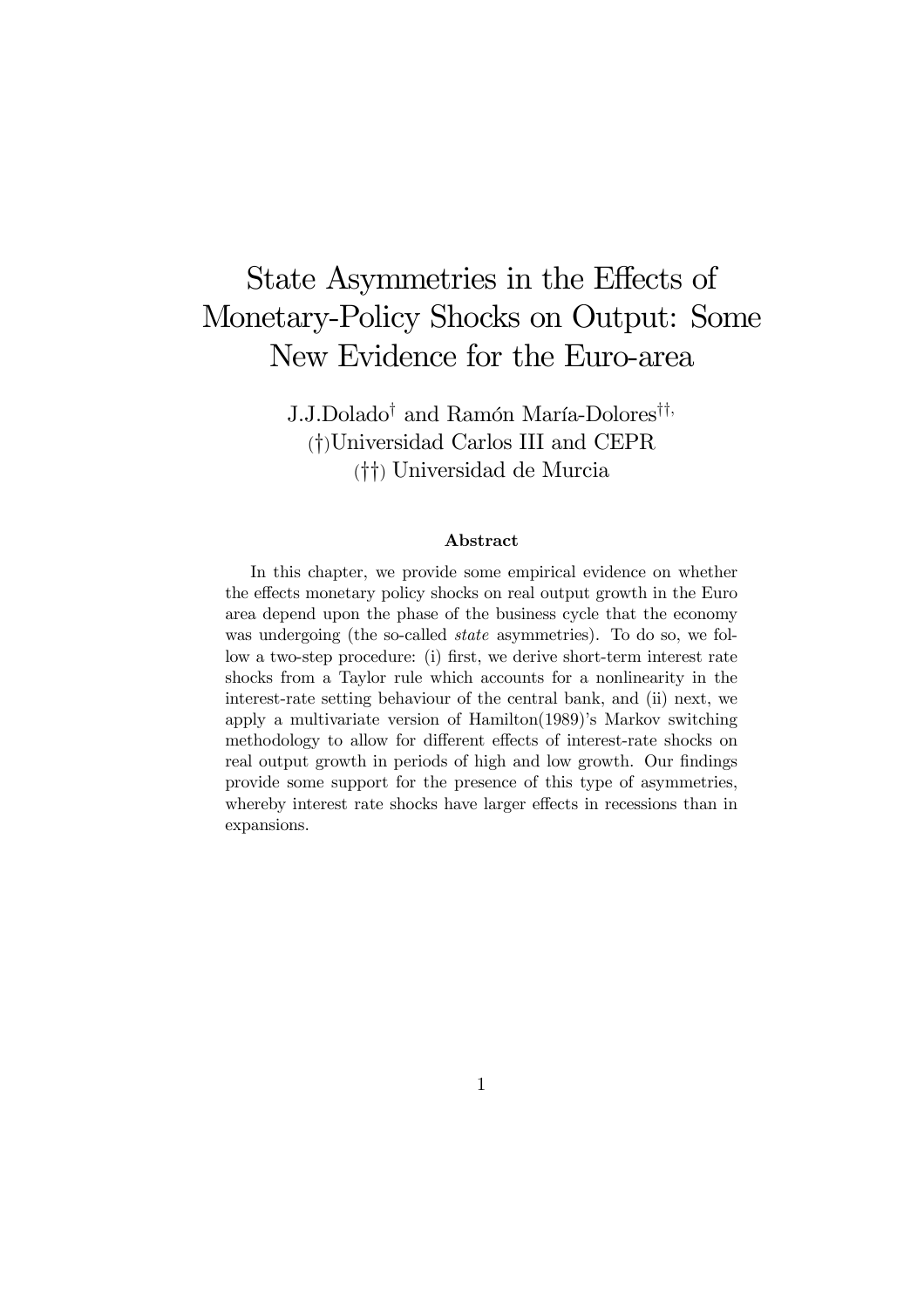## 1 Introduction

Our main goal in this chapter is to provide empirical evidence for the Euroarea (EA, hereafter) on whether monetary policy shocks have had asymmetric effects on real output growth depending on the phase of the business cycle that the economy was undergoing during the period 1996-2003. More precisely, our objective is to test whether these effects are significantly different in expansions and recessions. For this purpose, we follow the methodology advocated by Garcia and Schaller (1995), Ravn and Sola (1996) and Dolado and Maria-Dolores (2001) where the well-known Hamilton´s (1989) approach to model univariate processes subject to stochastic regime shifts is extended to a Multivariate Markov-Switching (MMS) framework.<sup>1</sup> In this setup, real output growth (directly) and the transition probabilities between cyclical phases, are allowed to depend on shocks to a monetary- policy (Taylor) rule describing the evolution of a short-term interest rate controlled by the monetary authorities. Either the coefficients on these shocks or the transition probabilities are themselves functions of the latent variable capturing regime changes, providing in this way a flexible modelling framework where to implement the above-mentioned test. The use of the MMS methodology is appropriate to analyze the cyclical effects of changes in the monetary- policy stance in the EA since, unlike what happens with the NBER dating for the US cycle, an official dating for the EA cycle is not yet officially available.<sup>2</sup> Hence, the MMS approach will enable us to address a number of interesting issues ranging from Do monetary policy shocks have different effects on output depending on the phase in which the change in monetary policy took place? to Do changes in the monetary policy stance alter the transition probabilities from a recession to a boom and conversely?.

To measure the stance of monetary policy in the EA, a Taylor rule has been estimated using monthly data for the period 1996(01)- 2003(12). The choice of the sample size is dictated by the adoption of inflation targets by central banks in most of the EA countries since the mid-1990s, following the

<sup>&</sup>lt;sup>1</sup>Another related paper which, however, uses a different methodology (*Smooth Tran*sition Regression,  $STR$ , models) is Osborn *et al.* (2002) where the effects of monetary policy on output in the UK are examined.

<sup>2</sup>However, non-official dating of the EA business cycle can be found in Artis et al. (2004) and in the EUCOIN indicator of the Centre for Economic Performance (CEPR) whose methodology is explained in Forni *et al.* (2005).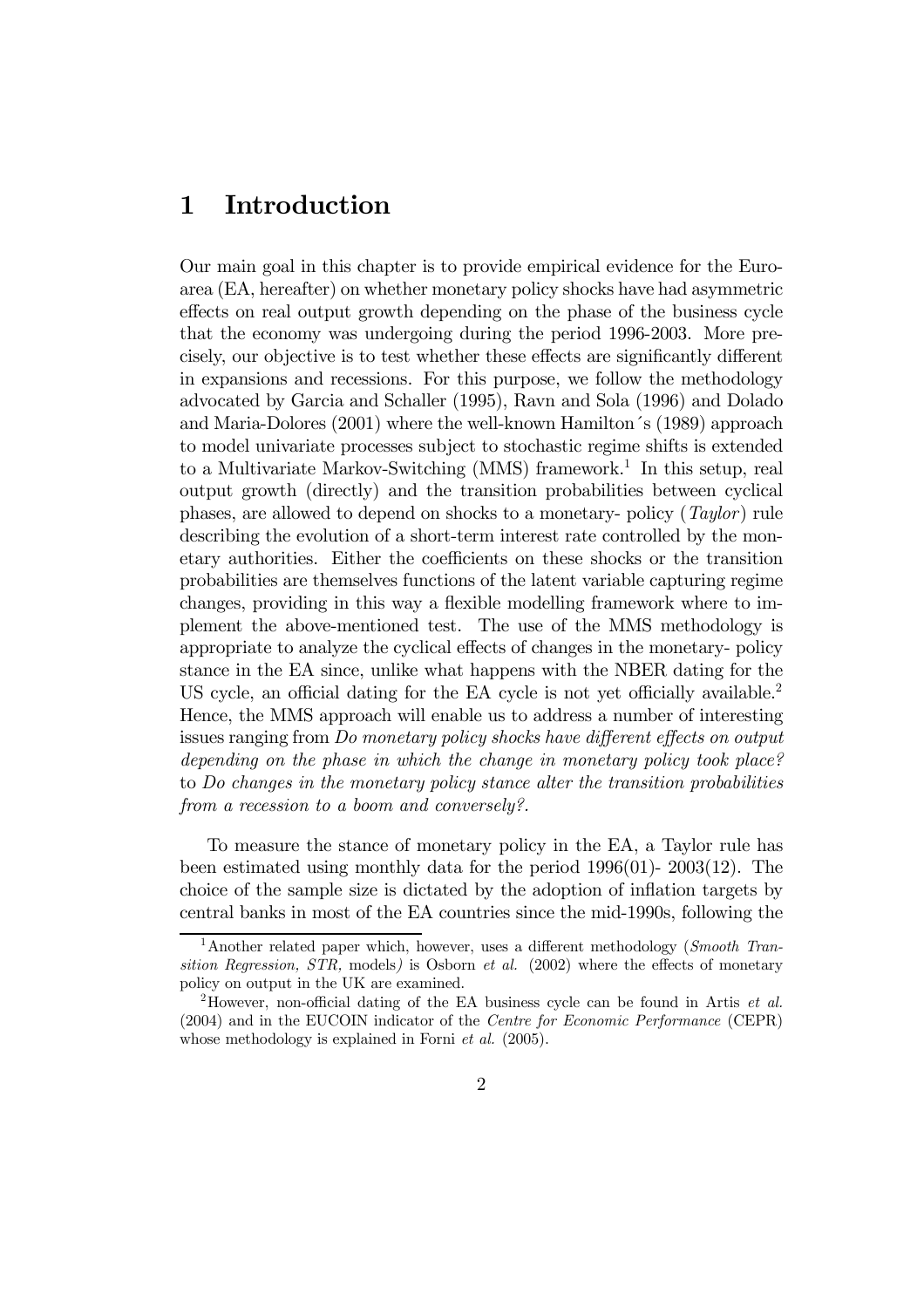collapse of the EMS in September 1992. Since the European Central Bank (ECB) started its control of monetary policy in the EA in 1999, our implicit operating assumption is that the national central banks conducted monetary policy during the preparatory stages to the foundation of the ECB (under the supervision of the European Monetary Institute created in 1994), with the same principles that the ECB uses nowadays. To construct EA aggregates before 1999, we have used the same aggregation procedure that is currently used by the ECB, namely, GDP-weighted averages (measured in units of PPP at 1995 prices) of: (i) the relevant short-term intervention interest rates in the member countries of the EA, (ii) real output growth (measured by montlhly growth rates of the Industrial Production Index, IPI), and (iii) inflation rates (measured by the Harmonised Price Index, HCPI).

Accordingly, our econometric approach is a two-stage one. In the first stage, a Taylor rule is estimated for the EA, as if a surrogate ECB was exerting monetary policy control during the whole period under study. Thus, the residuals of this reaction function will be interpreted as monetary- policy ( interest rate) shocks. A novel feature of this exercise is that, instead of estimating the conventional (forward-looking) linear Taylor rule popularized by Clarida et al. (1998, 2000), we estimate a nonlinear rule which accounts for nonlinearity in the Phillips curve, given the ample evidence in favour of this hypothesis.3 In the second stage, the shocks from the Taylor rule are then used as explanatory variables in a MMS model in order to test the existence of asymmetric effects of unanticipated changes in the monetarypolicy stance on real output growth depending on the phase of the business cycle.

Proceeding in this fashion, we obtain two interesting results. First, evidence is found in favour of state asymmetries at the aggregate level in the

<sup>3</sup>For instance, convexity in the short-run inflation-output gap trade-off arises under the traditional Keynesian assumption that nominal wages are flexible upwards and rigid downwards, giving rise to a convex aggregate supply schedule (see, e.g., Baily, 1978). More recently, Akerlof *et al.* (1996) have further elaborated on that argument claiming that even a long-run trade off exists at very low rates of inflation due to the existence of money illusion on the part of the workers when there is price stability. Laxton et al. (1995, 1999) and Gerlach (2000) have presented evidence supporting a convex Phillips curve in the inflation-output gap space for several European countries and the US. Schaling (1999), Orphanides and Wieland (2000) and Dolado et al. (2005) are the first papers to consider this type of nonlinearity in the derivation of optimal monetary policy rules.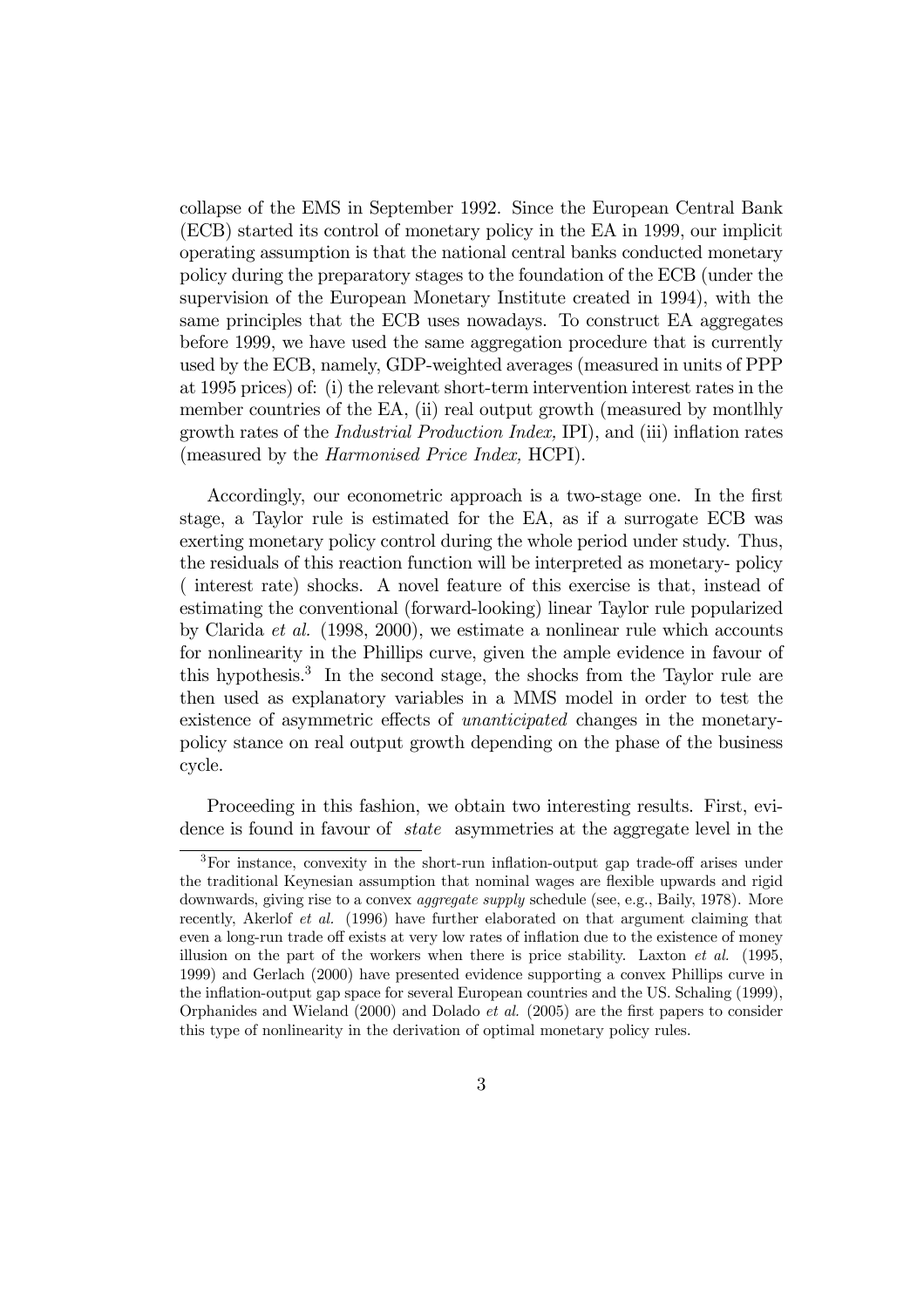EA, whereby interest rate shocks have larger effects in recessions than in expansions. Second, we find that interest rate shocks also affect the transition probabilities from one cyclical phase to another in a different way, namely, an interest rate rise in a boom is less effective in allowing the economy to become less expansionary than an equally-sized interest rate cut in helping the economy to escape from a slump.

The remainder of the chapter is organised as follows. Section 2 provides a brief overview of the literature dealing with asymmetries in the effects of monetary-policy shocks on the real side of the economy. In Section 3, a nonlinear forward-looking Taylor rule is estimated for the EA in order to derive these shocks. Section 4 offers a brief explanation of the basics of the MMS methodology which is used throughout the rest of the chapter, and presents results for the effects of the shocks on real output growth rate in a model with constant transition probabilities. Section 5 relaxes the previous assumption by allowing the transition probabilities to be directly affected by the shocks. Finally, Section 6 draws some conclusions.

## 2 Related literature

There are three main types of asymmetries which have been discussed in the literature about the effects of unanticipated monetary policy changes on real output: (i) the traditional Keynesian asymmetry, associated with the sign of the monetary shocks, (ii) the standard menu cost asymmetry related to the size of those shocks, and (iii) the state asymmetry whereby the effects of monetary shocks on output depend on the phases of the business cycle.

One can find a wide range of theoretical contributions in the literature that provide microfoundations for these asymmetries. In relation to the sign asymmetry, its rationale relies upon the nominal stickiness properties of menu costs and has been examined, among many others, by Akerlof and Yellen (1985). As for the size asymmetry, Ball and Romer (1989, 1990), Caballero and Engel (1992) and Tsiddon (1991), inter alia, have analysed S-s thresholdtype price adjustment rules which lead to convex aggregate supply curves, as in the standard Keynesian framework.

More recently, the possibility of having a hybrid asymmetry, according to which only small negative shocks affect real output, has been considered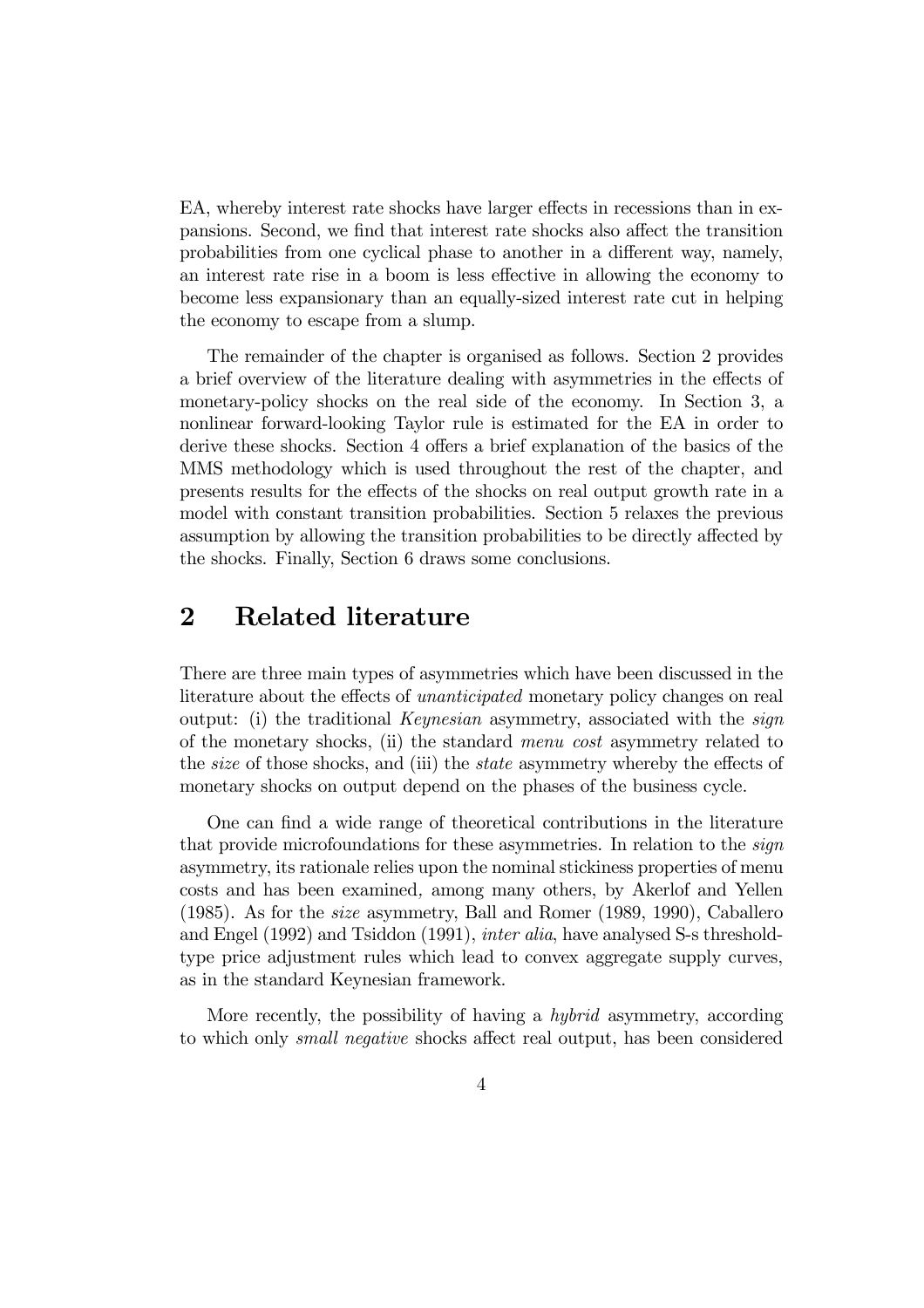as well in models which combine dynamic menu-costs with a positive trend inflation rate. As Ball and Mankiw(1994) have argued, the underlying explanation for that type of asymmetry is that, in the face of a positive trend inflation rate, small negative shocks should bring the actual price closer to the optimal value and the opposite should be expected when shocks are positive, either large or small. Consequently, in this case, firms will not adjust their prices and, therefore, real effects will take place.

Empirical support for both types of asymmetries is well documented in the literature. On the one hand, Cover (1992), De Long and Laurence (1998) and Karras (1996) have found favourable evidence for the Keynesian asymmetry in the US and a number of European countries. On the other hand, Ravn and Sola (1996) and María-Dolores (2001) find strong evidence for both the Keynesian and menu-cost asymmetries in the US and Spain, respectively.

Our aim in this chapter is restricted to the empirical analysis of state asymmetries, namely, whether unanticipated changes in the monetary policy stance affect real output differently in upturns than in downturns. Although this type of asymmetry has received far less attention in the literature than the other two asymmetries, there are at least two compelling arguments which make them relevant. First, the previously discussed price- adjustment models leading to a convex aggregate supply schedule could be re-interpreted as implying that monetary policy will have stronger real effects during recessions, when output is below its long-run level, than in expansions, when the aggregate supply curve is almost vertical. And secondly, there is a broad class of models which provide support for this type of asymmetry by explicitly modelling the credit or lending channel of the monetary transmission mechanism. According to this interpretation, if financial markets face information asymmetries, credit and liquidity may be readily available in booms whilst agents may find it harder to obtain funds in slumps. Therefore, it is likely that monetary policy will have stronger effects on the consumption and investment decisions during upturns than during downturns. This is the mechanism derived from the extensive research on financial market imperfections, including agency costs and debt overhang models, developed, inter alia, by Bernanke and Gertler (1989), Gertler (1988), Gertler and Gilchrist (1994), Kiyotaki and Moore (1998) and Lamont (1993). As for the empirical support of this type of asymmetry using the MMS modelling approach, to our knowledge, the only available studies are those by Ravn and Sola (1996) and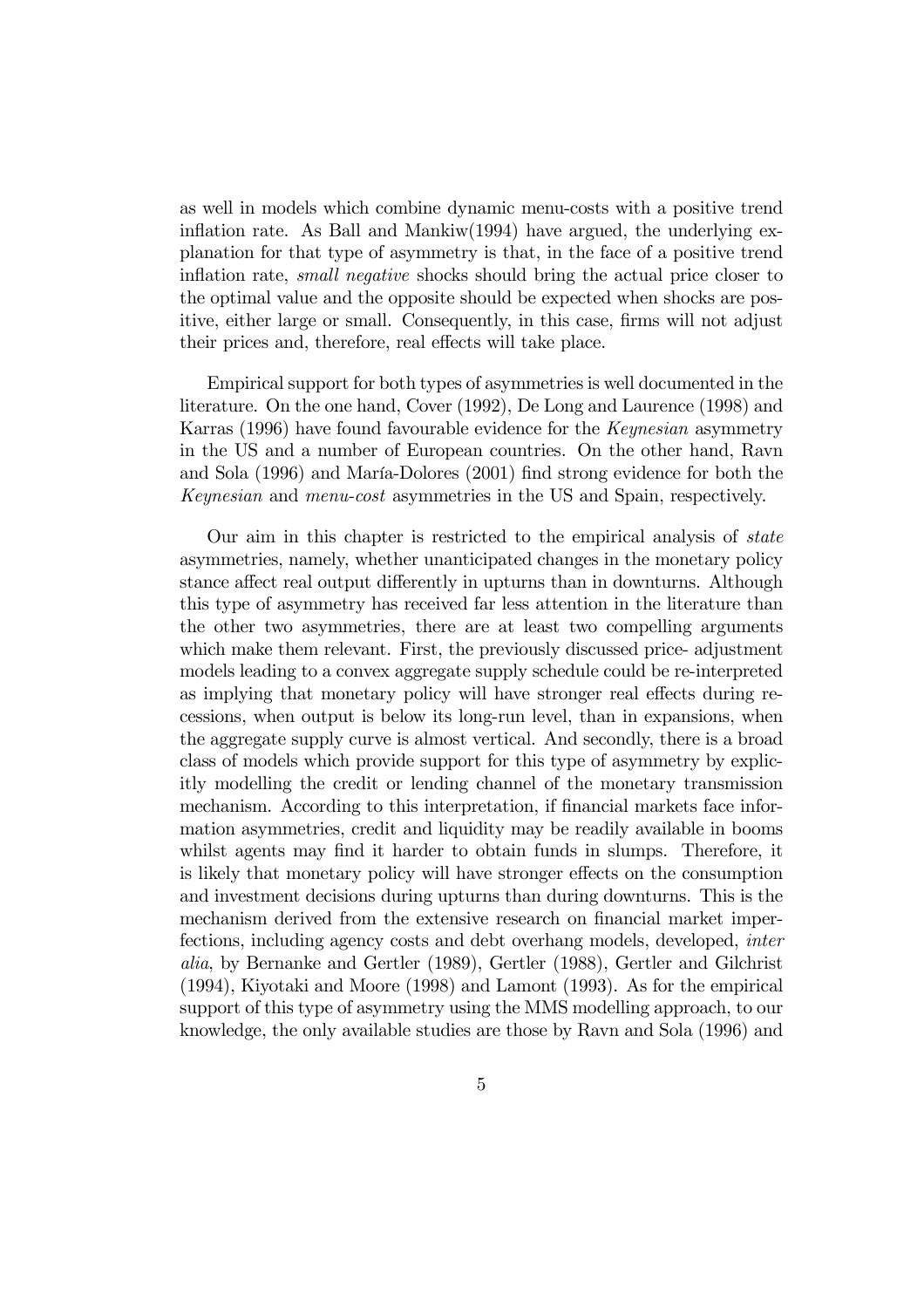García and Schaller(1995) who provide favourable evidence for *state* asymmetries in the US , and Dolado and María-Dolores(2001) who find them in Spain.4. Our contribution here will rely heavily upon the methodological

approach proposed in these papers.

## 3 Estimation of a monetary policy reaction function

In this section, following the arguments in Dolado *et al.* (2005), we estimate a nonlinear forward-looking Taylor rule for the ECB. The setup is as follows. Let us suppose that the policymaker sets the nominal interest rate,  $i$ , with the goal of minimizing inflation deviations from a target,  $\mathbf{E} = \pi - \pi^*$ , and the output gap,  $\tilde{y}$ , in every period. Assuming a quadratic per-period loss function in inflation and output performance,  $L(\mathbf{\hat{e}}_t, \tilde{y}_t) = \frac{1}{2} [\mathbf{\hat{e}}_t^2 + \lambda \tilde{y}_t^2]$ , and a fixed discount rate  $\delta$ , the policymaker's objective in period t is to minimise the expected present discounted value of the per-period losses:

$$
E_t \sum_{s=0}^{\infty} \frac{1}{2} \delta^s L(\mathbf{\Theta}_{t+s}, \ \tilde{y}_{t+s}), \tag{1}
$$

subject to the following two equations describing the evolution of the economy:

$$
\pi_{t+1} = \pi_t + \alpha f(\tilde{y}_t) + u_{\pi, t+1},\tag{2}
$$

with

$$
f(\tilde{y}_t) = \tilde{y}_t + \phi \tilde{y}_t^2, \ \tilde{y}_t > \frac{-1}{2\phi}, \tag{3}
$$

and

$$
\tilde{y}_{t+1} = \beta \tilde{y}_t - \zeta r_t + u_{y,t+1},\tag{4}
$$

<sup>&</sup>lt;sup>4</sup>There is, however, a large literature on asymmetries in business cycles considered from a univariate perspective. See, e.g., Neftci (1984), Beaudry and Koop (1993), Huh (1993) and McQueen and Thorley (1993).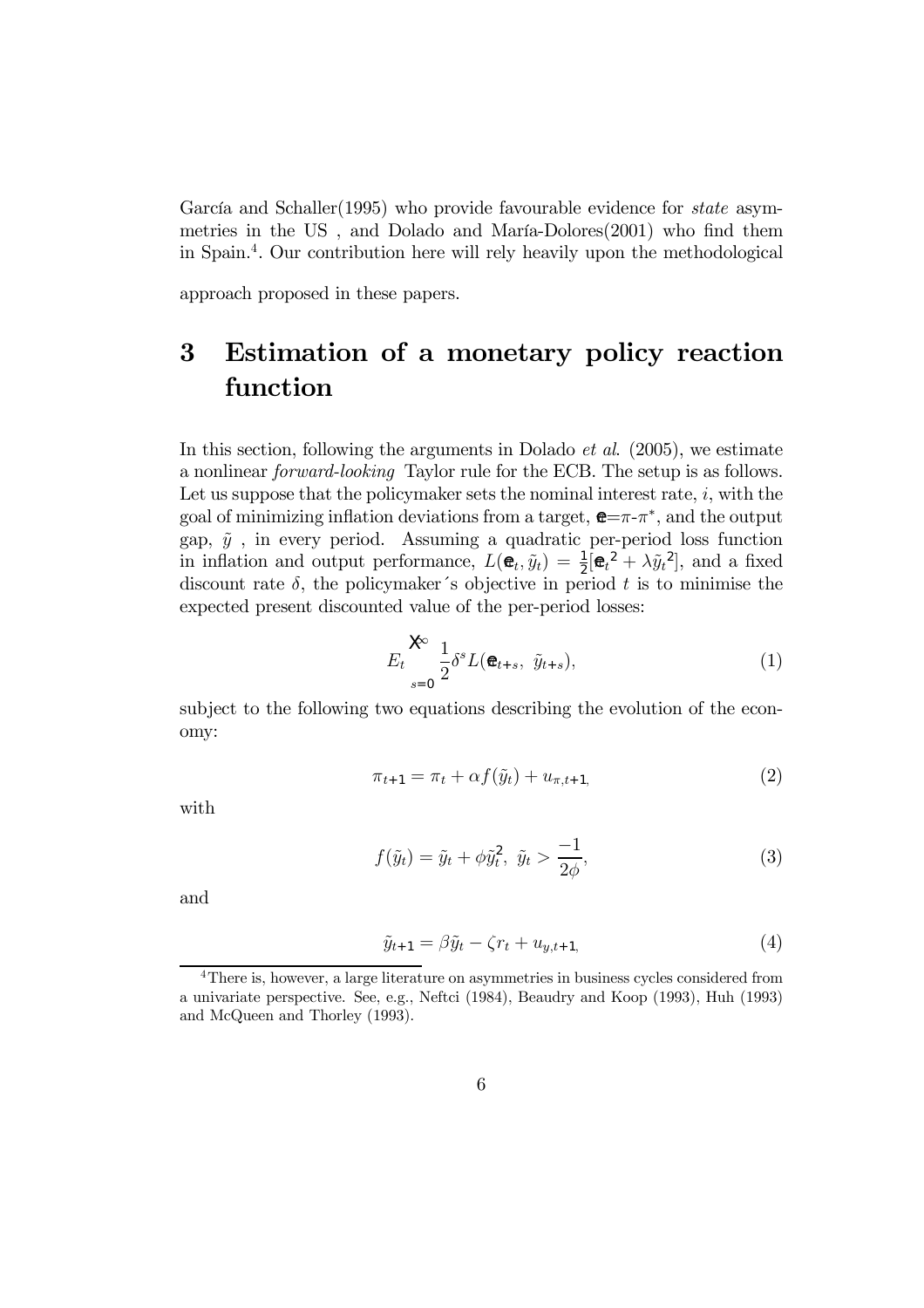where  $E_t$  is the conditional expectations operator,  $\delta$  and  $\beta \in [0, 1)$ , and  $u_{\pi,t+1}$ and  $u_{u,t+1}$  are zero-mean normally distributed shocks.

Equation (2) represents an accelerationist Phillips curve, or aggregate supply  $(AS)$  schedule, where where the output gap enters in a nonlinear way, as defined in equation (3). Note that the conventional linear  $AS$  schedule is recovered when  $\phi = 0$ , and that the function is convex (concave) if  $\phi > 0$ ( $<$  0). As any AS schedule, it is assumed to be increasing ( $1+2\phi\tilde{y} > 0$ ) for realistic values of  $\phi$  and  $\tilde{y}_t$ <sup>5</sup>. Equation (4), in turn, represents an IS schedule where the output gap exhibits sluggish adjustment, and depends on the real interest rate  $(r_t = i_t - E_t \pi_{t+1})$ . Notice that the real interest rate affects output with one-period lag and, therefore, affects inflation with a two-period lag. This timing convention, borrowed from Svensson (1997), is in line with the extensive literature on the transmission mechanism of monetary policy which establishes that an innovation in monetary policy leads to a change in output in the short run, with inflation only changing slowly later on (see e.g., Christiano et al., 1999).

Totally differentiating (1) with respect to  $i_t$ , subject to  $(2) - (4)$ , yields the following Euler equation:

$$
\lambda E_t \tilde{y}_{t+1} + \lambda \delta \beta E_t \tilde{y}_{t+2} + \delta \alpha E_t \mathbf{e}_{t+2} (1 + 2\phi \tilde{y}_{t+1}) = 0. \tag{5}
$$

Using (4) to replace  $E_t\tilde{y}_{t+2}$  in terms of  $E_t\tilde{y}_{t+1}$  and  $E_t r_{t+1}$ , and solving for the optimal value of i (denoted as  $i^*$ ) in period t, implies that the policymaker should set  $i_t^*$  according to the following reaction function:

$$
i_t^* = c_1 E_{t-1} \mathbf{e}_{t+1} + c_2 E_{t-1} \tilde{y}_t + c_3 E_{t-1} (\mathbf{e}_{t+1} \tilde{y}_t),
$$
(6)

where the  $c_i$ 's coefficients are functions from the set of structural parameters  $(\delta, \alpha, \lambda, \phi, \zeta \text{and } \beta)$ .<sup>6</sup>

Our new monetary policy rule in (6) looks like a standard linear Taylor rule except for the last term, namely, the expected interaction of current output and future inflation. The presence of the interaction term in the Euler equation above is quite intuitive. Take, for example, the case where inflation is expected to be above its target at period  $t + 1$  by one percentage

<sup>&</sup>lt;sup>5</sup>This is the case for the range of values of  $\tilde{y}$  and the estimated value of  $\phi$  in our sample. <sup>6</sup>It can be shown that  $c_1=1 + \alpha/\lambda\zeta\beta$ ,  $c_2=(1+\delta\beta^2)/\delta\zeta\beta$ ,  $c_3=2\phi\alpha/\lambda\zeta\beta$ .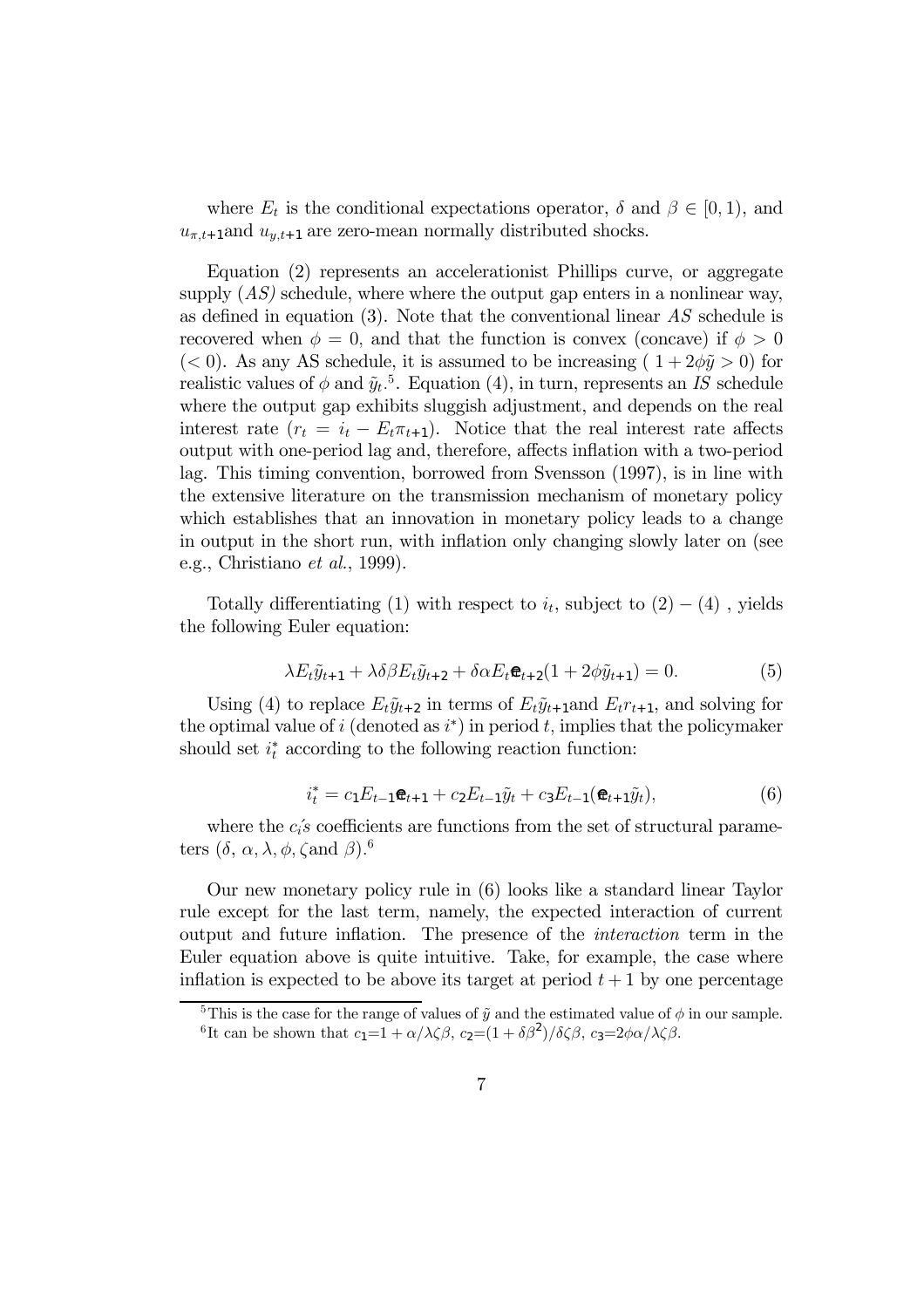point. Then, the real interest rate will be below its equilibrium value at period t which, in turn, causes a higher output gap at  $t + 1$  and higher inflationary pressure at  $t + 2$ . In the linear case, the policymaker increases the interest rate by  $c_1$ . However, if the Phillips curve is convex  $(\phi > 0)$ , then the future inflationary pressure caused by the higher output gap will turn out to be larger than in the linear case. The policymaker, anticipating this higher pressure, captured by the *interaction* term, will react more forcefully by implementing a larger rise in the interest rate, since in this case  $c_3 > 0$ .

To estimate the policy rule, as is customary, we replace the expectations in (6) by their realized values , yielding :

$$
i_t^* = cnst + c_1 \mathbf{\mathfrak{E}}_{t+1} + c_2 \tilde{y}_t + c_3 (\mathbf{\mathfrak{E}}_{t+1} \tilde{y}_t) + \xi_t.
$$
 (7)

From the viewpoint of testing asymmetries in the monetary policy reaction function what really matters is the  $c_3$  coefficient. This is the only coefficient which embodies information on the nonlinear Phillips curve, so that the restriction  $\phi = 0$  implies  $c_3 = 0$ . Indeed, it is straightforward to check that the ratio  $c_3/2(c_1 - 1)$  yields a direct estimate of  $\phi$ . Hence testing  $H_0$ :  $\phi = 0$  is equivalent to testing  $H_0$ :  $c_3 = 0$  as long as  $c_1$  is different from unity.<sup>7</sup> Since  $(7)$  is linear in the coefficients, the key advantage of testing directly  $H_0: c_3 = 0$  is that it does not require estimating a nonlinear model in the parameters. As for the error term in (7), it is defined as:

$$
\xi_t = -[c_1(\mathbf{\hat{e}}_{t+1} - E_{t-1}\mathbf{\hat{e}}_{t+1}) + c_2(\tilde{y}_t - E_{t-1}\tilde{y}_t) ++ c_3(\mathbf{\hat{e}}_{t+1}\tilde{y}_t - E_{t-1}(\mathbf{\hat{e}}_{t+1}\tilde{y}_t)],
$$
\n(8)

where the term in brackets is a linear combination of forecast errors and therefore orthogonal to any variable in the information set available at  $(t-1)$ . Note that our specification is very similar to the one popularised by Clarida et al. (1998, 2000) except for the inclusion of the interaction term between inflation and the output gap. For estimation purposes, however, we will use a slight modifications of equation (7) concomitant to the use of data with a monthly frequency. First, in accord with most of the empirical literature, we take one year  $(k = 12)$  to be the horizon used by the central bank in

<sup>7</sup>This is the case in our estimation below.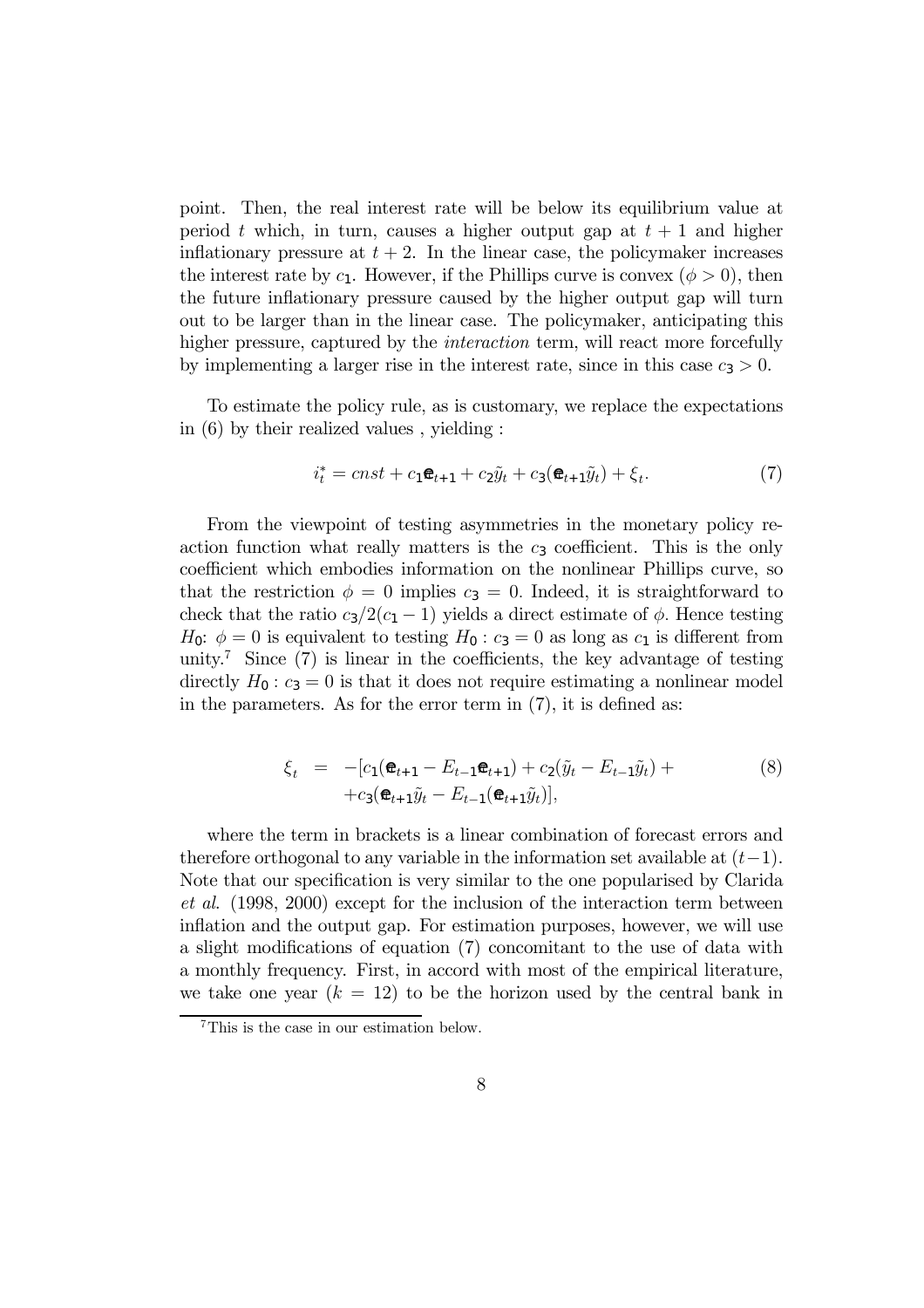forecasting inflation. And, secondly, as is also conventional, we use a lagged dependent variable to capture interest-rate smoothing for which there are several motivations in the literature. For this reason, the estimated rule will be the following partial-adjustment model:

$$
i_t = \rho_1 i_{t-1} + (1 - \rho_1) i_t^* + \xi_t.
$$
 (9)

As is conventional in the estimation of Taylor rules, the estimation method relies upon the choice of a set of instruments,  $Z_t$ , from the set of variables within the central bank's information set, such as lagged variables that help forecast inflation and output or any other contemporaneous variables that are uncorrelated with the policy rule shock,  $\xi_t$ .<sup>8</sup> Then, the Generalized Method of Moments (GMM) can be used to estimate the parameter vector in (7) by exploiting the set of orthogonality conditions  $E(\xi_t/Z_t)=0$ . Since the composite disturbance  $\xi_t$  has an MA(k) representation, due to the overlapping nature of the forecast errors, the Newey-West weighting var-cov matrix is used to implement GMM. Finally, Hansen's  $(1982)$  J test is used to test the overidentification restrictions.

As explained in the Introduction, equation (9) is estimated using monthly data for the Euro-area.<sup>9</sup> The sample period,  $1996(01)$ -2003(12), has been chosen on the basis of selecting a sufficiently large sample size (96 observations) and a homogeneous recent spell where the implementation of monetary policy by the national central banks before 1999 was fairly similar to that conducted by the ECB later on. The short-term intervention interest rate is chosen to be a weighted average of short-term intervention interest rates for the Euro-area before 1999 and the Euro-area interest rate after January 1999. Inflation is measured through the HCPI inflation rate and output through (logged) IPI since this is the only available measure of real output on a monthly basis. All variables are seasonally adjusted and the IPI has been corrected from calendar effects. To obtain a measure of output gap, we detrend the (log of) IPI using the HP filter with a coefficient of  $14.800^{10}$ 

<sup>8</sup>The list of instruments is: a constant term, two lags of the interest rate, six lags of the inflation rate, six lags of the output gap, four lags of the interaction between inflation and output gaps and two lags of a (logged) raw materials price index.

<sup>&</sup>lt;sup>9</sup>The data source is the OECD data base (www.sourceOECD.org)

 $10$ This coefficient is the default value in E-Views 5.0 for monthly data. Other values in that range led to similar results, as did the residuals from adjusting a cubic trend to logged output or from applying the band-pass filter of Baxter and King (1999).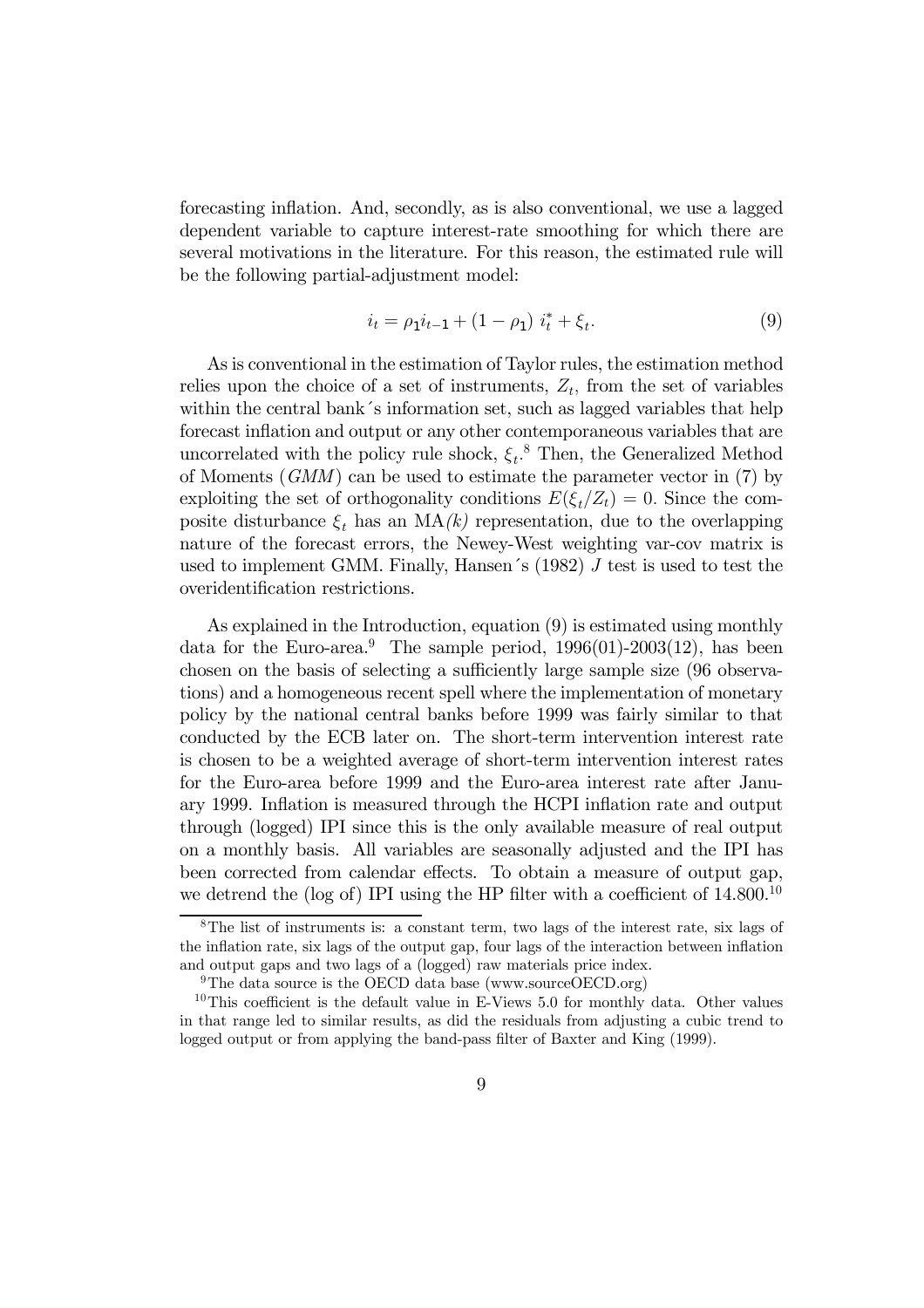Finally, as regards the inflation target,  $\pi^*$ , we use the official ECB target of 2%.

To get some preliminary evidence on the key channel for the nonlinear Taylor rule in (7), Table 1 reports the results from the OLS estimation of the nonlinear Phillips curve proposed in  $(3)$ .<sup>11</sup> The change in inflation at time t,  $\Delta \pi_t$ , has been regressed on  $f(\tilde{y}_{t-1})$  to estimate the parameters  $\alpha$  and  $\phi$ . positive and statistically significant estimate of  $\phi$  implies a convex Phillips curve. As can be observed, there is favourable evidence to such a hypothesis. To stress it, Figure 1 depicts the scatter plot of lagged output gap (horizontal axis) against the change in inflation (vertical axis), together with the fitted quadratic function, where it becomes clear than the curve is convex.

#### [TABLE 1]

#### [FIGURE 1]

Table 2, in turn, displays the estimated coefficients of (9). The coefficient on the lagged interest rate  $(\rho_1)$  is estimated to be 0.83, indicating a fairly sluggish adjustment, in line with the available estimates in the literature. The point estimate of  $c_1$  is always above unity which, as argued by Clarida et al. (1998, 2000), implies an inflation-stabilising policy rule. Moreover, the estimate of  $c_2$  is also strongly significant pointing out to a response of the ECB to real activity, since the current output gap is a leading indicator of future inflationary pressures. The most relevant result, however, is the positive sign and high statistical significance of the estimate of  $c_3$ , yielding strong support to the existence of a nonlinear (convex) Phillips curve in the EA. This result is in line with a similar finding by Dolado et al. (2005) for the European Union using quarterly data for the period 1984-2001. Notice that an estimate of  $\phi$  can be retrieved from the ratio  $c_3/2(c_1-1)$  which yields 0.51, i.e., a value fairly similar to that reported in Table  $1<sup>12</sup>$  Finally, it is worth noticing that the p-value of the J-test (denoted as  $p-J$  in Table 2) does not reject the over-identifying restrictions.

<sup>&</sup>lt;sup>11</sup>In this and the remaining Tables, the superscripts <sup>\*\*</sup>,\*, and <sup>†</sup> denote significance at the 1%, 5% and 10% levels, respectively.

<sup>&</sup>lt;sup>12</sup> Indeed, using the delta method to compute 95% intervals of  $\phi$ , we cannot reject the null that the difference between both values is zero.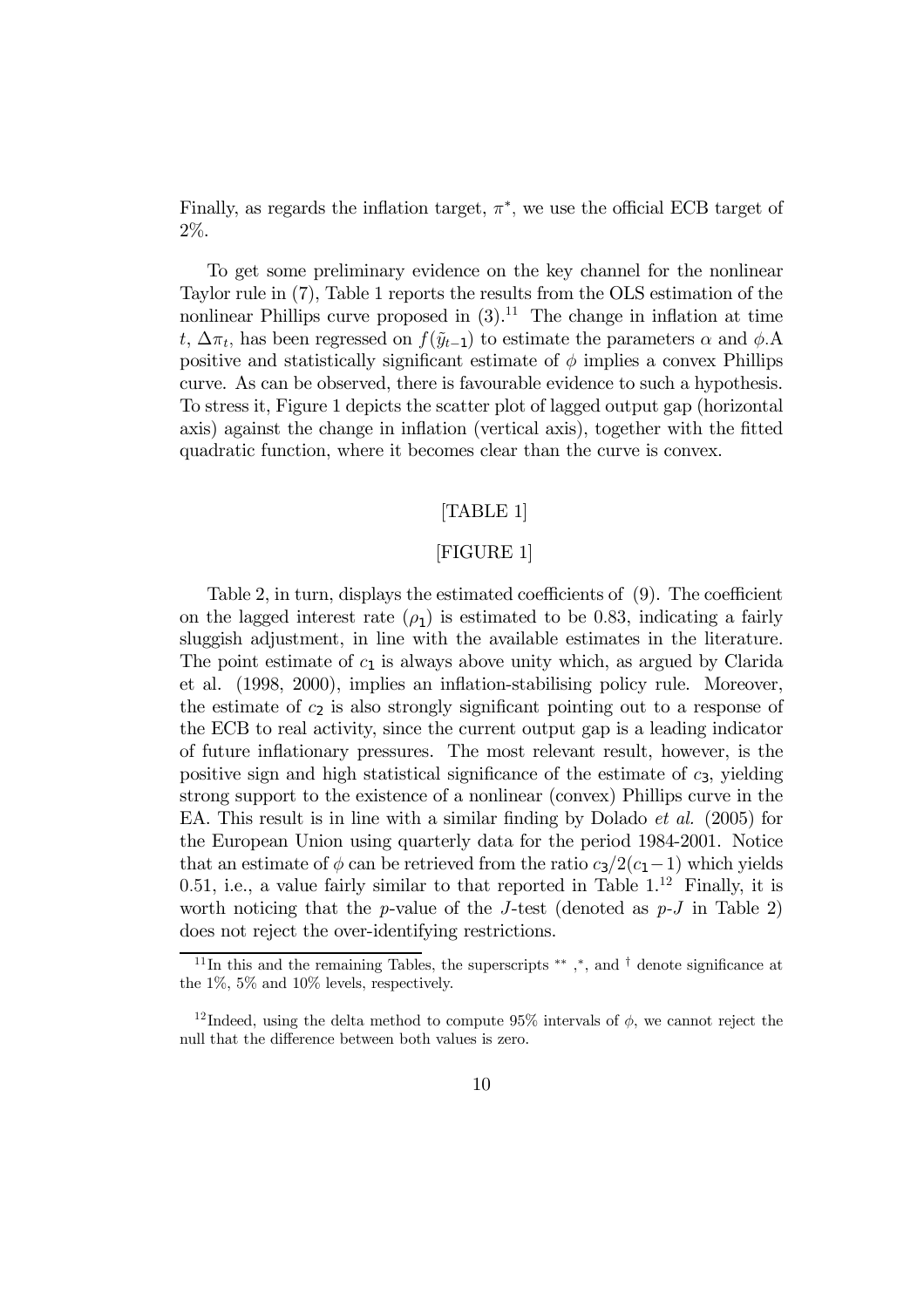Figure 2 depicts the short-term interest rate (solid line) together with the Taylor rule predictions (dotted line). Note that the performance of the nonlinear Taylor rule is particularly striking since 1999, when the ECB started its operations. However, before 1999, the rule slightly underpredicts although it captures the fall in the interest rate.

#### [TABLE 2]

#### [FIGURE 2]

## 4 Markov switching models for real output growth

In this section, we introduce the basic principles of the econometric modelling approach which is applied to analyse the existence of asymmetries in the effects of unanticipated monetary policy changes on real activity. We start by presenting a brief overview of the basics of the MMS methodology in relation to the conventional univariate approach popularized by Hamilton's (1989). Next, we explain how the state asymmetric effects of monetary policy can be tested in this framework.

## 4.1 Extended Markov- Switching model including interest-rate shocks

In line with the approach advocated by Ravn and Sola (1996), Garcia and Schaller (1995) and Dolado and Maria-Dolores (2001) to investigate the presence of state asymmetries in the effects of monetary policy shocks on output, we rely upon a MMS model. In this model, real output growth is allowed to be affected by the interest rate shocks,  $\xi_t$ , obtained from equation (9) so that their effects depend on the state of the economy.

As is well known, Hamilton's MS univariate approach relies upon the assumption that the actual state of the business cycle, i.e., a recession  $(r)$ or an expansion  $(e)$ , is determined by an unobserved latent random variable which follows a Markov process. In Hamilton's (1989), the growth rate of output  $(\mu)$  in the US economy was assumed to follow an  $AR(p)$  process whose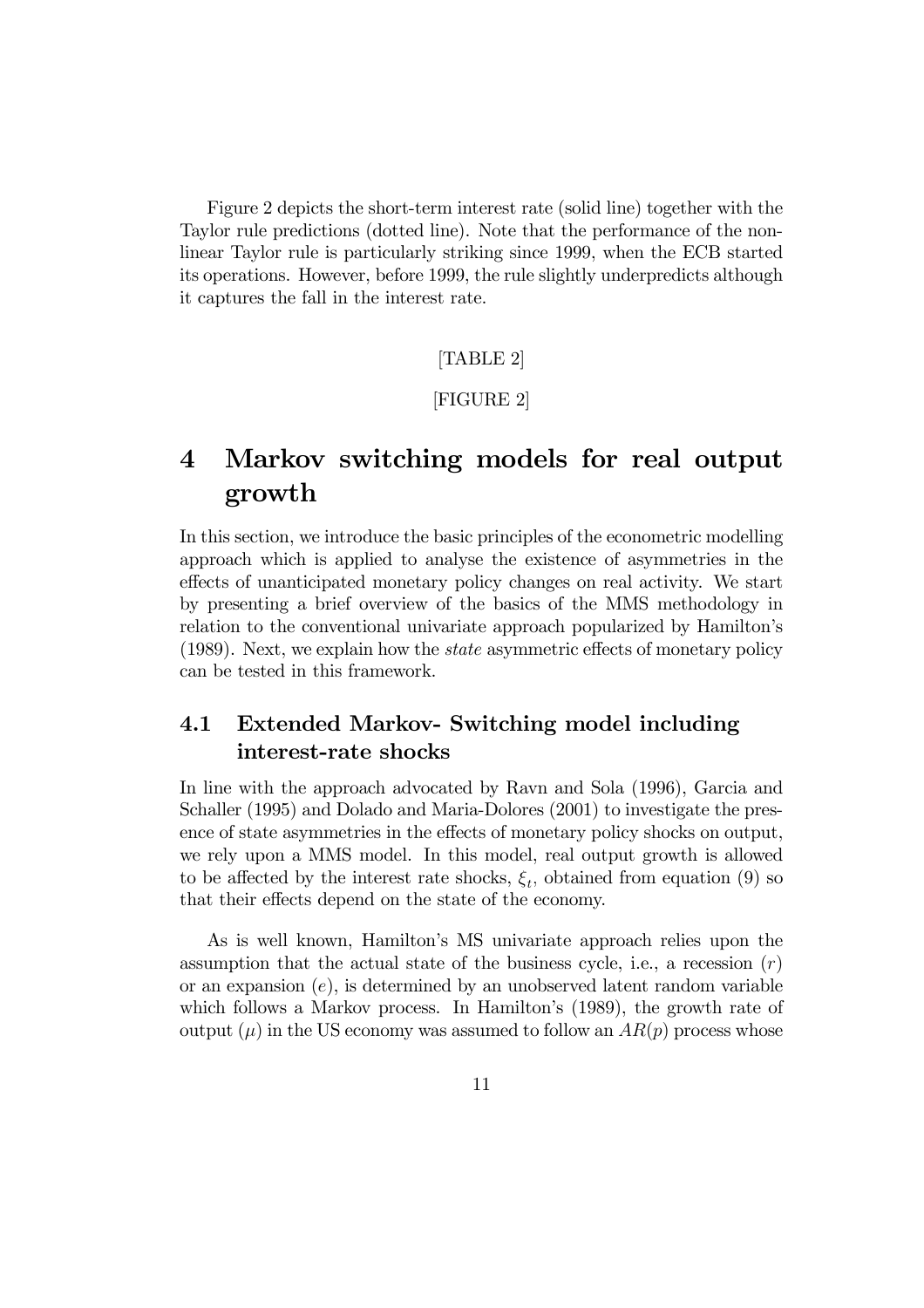unconditional mean  $(\mu)$  and autoregressive coefficients  $(\phi_i^{\prime s})$  were allowed to vary as function of whether the economy was in an expansion  $(\mu_e, \phi_{ie})$  or in a recession  $(\mu_r, \phi_{ir})$ . We follow the same approach here. Yet, to estimate the asymmetric effects of monetary policy shock  $(\xi)$  on output growth, the  $AR(p)$  model is generalized to allow for the varying effects of the shocks in the following way:

$$
\Delta y_t = \phi_1 \Delta y_{t-1} + \dots + \phi_p \Delta y_{t-p} + \mu_r (1 - \phi_1 - \dots - \phi_p) +
$$
  
\n
$$
\Delta \mu (S_t - \phi_1 S_{t-1} - \dots - \phi_p S_{t-p}) +
$$
  
\n
$$
\beta_{1r} \xi_{t-1} + \Delta \beta_1 S_{t-1} \xi_{t-1} + \dots + \beta_{pr} \xi_{t-p} + \Delta \beta_p S_{t-p} \xi_{t-p} + \sigma \eta_t
$$
  
\n(10)

where  $\Delta y$  is the (monthly) IPI growth rate,  $\Delta \mu = \mu_e - \mu_r$ ,  $S_t$  is the state variable and  $\eta_t$  is distributed  $N(0, 1)$  normalized by its standard deviation, σ. Further,  $\Delta \beta = \beta_e - \beta_r$ , and  $\beta_r$  and  $\beta_e$  are the coefficients on the shocks in recessions and expansions, respectively. Therefore, the chosen specification implies that the effects of the shocks on output growth depend on the business cycle phase that the economy was undergoing at the time the shock took place.<sup>1</sup><sup>3</sup> In order to account both for the lagged effects of shocks on output growth and to define the shocks as predetermined variables in (10) (see Filardo 1994), we set the contemporaneous effect of  $\xi_t$  on  $\Delta y_t$  equal to zero. Finally, note that the autoregressive coefficients,  $\phi_i$ , in (10) have been assumed to be independent of  $S_t$ , since a LR test (with a p-value of 0.27) did not reject the null hypothesis of parameter constancy in this subset of coefficients against state dependence.

As is conventional, the state variable in the model,  $S_t$ , is assumed to follow a discrete-time Markov process which is characterized by the following transition probability matrix Π:

$$
\frac{p_{rr} p_{er}}{p_{re} p_{ee}} = \frac{p_{rr} 1 - p_{ee}}{1 - p_{rr} p_{ee}}, \qquad (11)
$$

<sup>&</sup>lt;sup>13</sup>If instead of specifying the effects of the shocks as  $\Delta\beta_i S_{t-i} \xi_{t-i}$  (i = 0, .., p) in (10), we were to introduce them in the form  $\Delta \beta_i S_t \xi_{t-i}$ , then the effects would depend on the *current* state of the economy rather on the state at the time the shock took place. Estimation of this alternative specification of the state dependence yields fairly similar results to those presented in Table 3 below and therefore are omitted.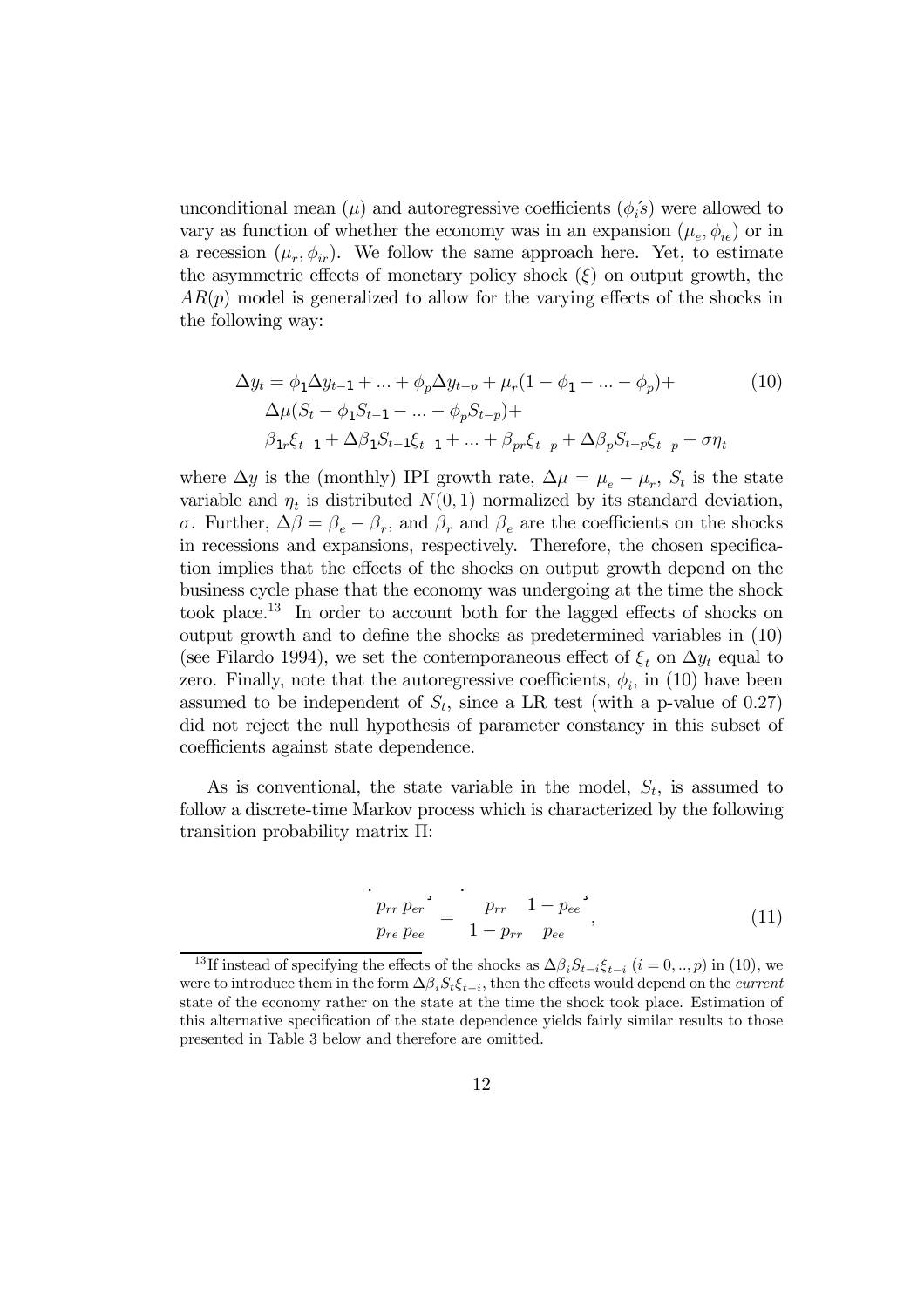where:

$$
p_{ij} = Pr(S_t = j/S_{t-1} = i),
$$
 with  $\sum_{j=r}^{\infty} p_{ij} = 1$  for all i, (12)

such that  $p_{ij}$  is the probability of going from state i to state j (e.g.,  $p_{re}$  is the probability of going from a recession to an expansion, etc.). Initially, we assume that the transition probabilities are constant over time and are determined by the following simple logistic specifications:

$$
p_{rr} = \Pr(S_t = r/S_{t-1} = r) = \frac{\exp(\theta_r)}{1 + \exp(\theta_r)}
$$
(13)

$$
p_{ee} = \Pr(S_t = e/S_{t-1} = e) = \frac{\exp(\theta_e)}{1 + \exp(\theta_e)},
$$
\n(14)

where  $\theta_r$  and  $\theta_e$  denote the parameters that determine the probabilities of being in a recession and in an expansion, respectively.

As Hamilton (1989) showed, the above assumptions allow us to obtain a sequence of joint conditional probabilities  $Pr(S_t = i, ..., S_{t-s} = j / \Phi_t)$ , which are the probabilities that the output growth series is in state  $i$  or  $j$  $(i, j = r, e)$  at times  $t...t - s$ , respectively, conditioned by the information available at time t. By adding those joint probabilities we can obtain the so-called (smoothed) filter probabilities, namely, the probabilities of being in states r or e at time t, given information available at time t.

$$
Pr(S_t = j/\Phi_t) = \sum_{i=r}^{\infty} \sum_{j=r}^{\infty} Pr(S_t = i, ..., S_{t-s} = j/\Phi_t), i, j = e, r,
$$
 (15)

where  $\Phi_t$  is the set of available information in period t. The smoothed filter probabilities provide information about the regime in which the series are most likely to have been in time t at every point in the sample. Therefore, they turn out to be very useful tools for dating phase switches.

Table 3 report the estimates of the coefficients in  $(10)$ , where four lags  $(p)$  $= 4$ ) have been chosen on the basis of the Akaike (AIC) and Bayesian (BIC) information criteria. The first regime corresponds to a contractionary phase with a monthly growth rate of  $-0.29\%$  ( $-3.36\%$  annually). while the second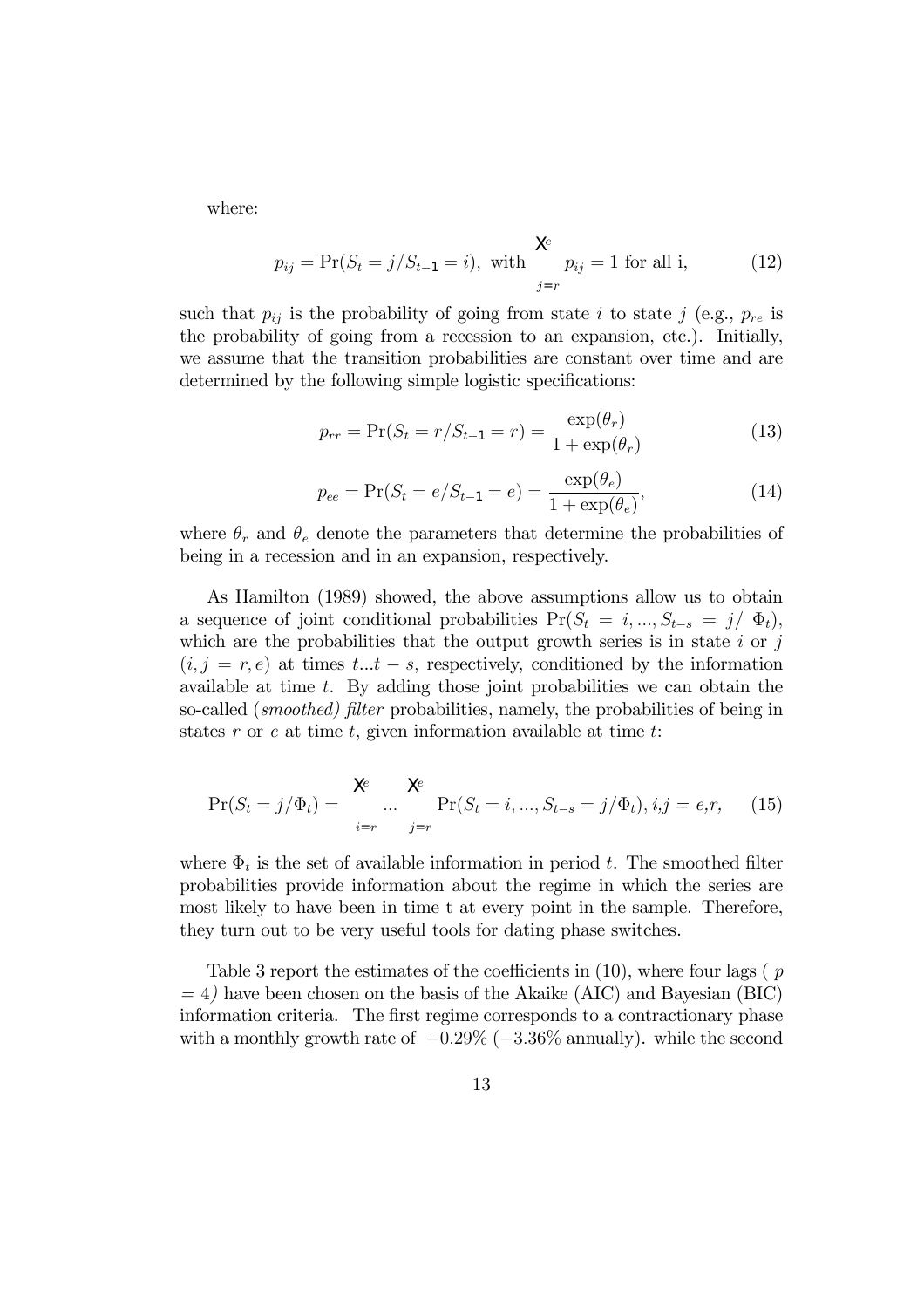regime clearly corresponds to an expansionary phase with a monthly growth rate of 0.38% (4.56% annually). As regards the probabilities of remaining in each regime, they are estimated to be 0.89 for a recession and 0.94 for an  $\alpha$  expansion<sup>14</sup>. These probabilities imply mean durations of 9.1 (slumps) and 16.7 (booms) pointing out that that recessions over the sample period tended to be shorter than expansions<sup>15</sup>. Figure 3, in turn, depicts the smoothed probabilities of a recession together with the monthly IPI growth rate. As can be observed, these probabilities tend to have a strong inverse correlation with the evolution of IPI growth so that they are high (low) when the growth rate is negative  $(positive)^{16}$ . Finally, from the viewpoint of this chapter, the most relevant finding is that the sizes of the (negative) slopes of the shocks seem to be larger in recessions than in expansions, pointing out to the existence of state asymmetries. Indeed, a LR test of  $H_0$ :  $\beta_{ir} = \beta_{ie}(i = 1, 4)$  rejects the null hypothesis of symmetric effects with a p-value of 0.008. This feature is illustrated by Figure 4 which depicts the impulse-response functions of output growth to a one-standard-deviation shock in  $\xi_t$ . It becomes clear the output effects of an unanticipated rise in the interest rate are much stronger in a contractionary than in an expansionary phase or, alternatively, that an unanticipated rise of the interest rate in a boom is bound to reduce real output growth by less than an equally-sized reduction of the interest rate would increase output in a slump.

#### [TABLE 3] [FIGURE 3]

#### [FIGURE 4]

Finally, the estimated MMS model can be used to forecast (monthly) IPI growth by writing  $(10)$  in the vector  $AR(4)$  companion form:

$$
\Delta y_t = \phi(L)\Delta y_{t-1} + \mu(1 - \phi(L)) + \Delta \mu S_t (I - \phi(L))
$$
  
+
$$
\beta(L)\xi_{t-1} + \Delta \beta(L)S_{t-1}\xi_{t-1} + \sigma \eta_t
$$
 (16)

<sup>&</sup>lt;sup>14</sup>The probabilities have been computed as in  $(13)$  and  $(14)$ .

<sup>&</sup>lt;sup>15</sup>In Table 3, mean durations of recessions and expansions are denoted by  $d_r$  and  $d_e$ , respectively.

<sup>&</sup>lt;sup>16</sup>The correlation coefficient is  $-0.80$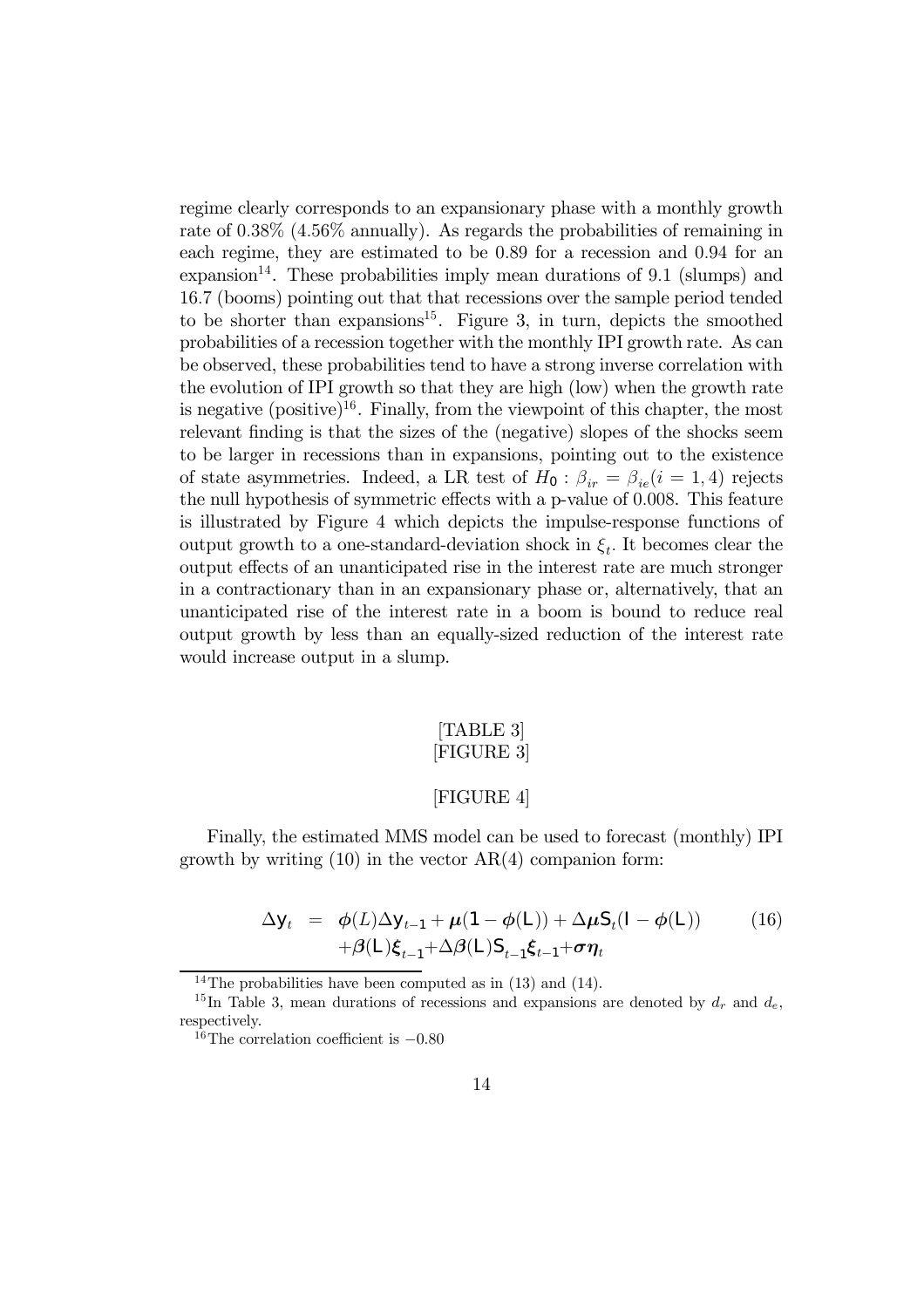such that,

$$
\Delta y_{t+h/t} = e_1^{\text{-}}[\phi(L)\Delta y_{t+h-1/t} + \mu(1-\phi(L)) + \Delta \mu S_{t+h/t}(1-\phi(L))T + \beta(L)\xi_{t+h-1/t} + \Delta \beta(L)S_{t+h-1/t}\xi_{t+h/t}]
$$

where L is the lag operator,  $\phi(L)$  and  $\beta(L)$  are the corresponding matrices in the companion form and  $e_1' = (1, 0, 0)$ . The autoregressive forecasts of  $S_{t+h/t} = \Pi^{h}S_{t}$  and  $\xi_{t+h/t}$  are obtained from the dynamic forecasts of the Taylor rule in (9) using ARIMA processes to compute estimates of  $\mathbf{\hat{E}}_{t+h+k}$ ,  $\mathbf{\mathfrak{g}}_{t+h}$  and their interactions  $(\mathbf{\mathfrak{e}}_{t+h+k} \mathbf{\mathfrak{g}}_{t+h})$ . Table 4 presents the forecasts and forecast errors of the (monthly) growth rate of IPI for the period 2003:01 to 2003:12. The RMSE of the forecasts is 0.114 which fares very well in comparison with the  $RMSE$  obtained from simple AR (4) (0.512)and AR(12) models (0.457), and also in relation to a re-estimated univariate MS model, like the one in Table 3, but excluding the effects of the shocks  $(0.266)$ .<sup>17</sup>

#### [TABLE 4]

## 5 Effects of Monetary Policy on State Switches

Whereas in the previous section we allowed for state dependence in the effects of interest- rate shocks on output growth, the transition probabilities from one phase to another were assumed to be independent of those shocks. Thus, while we were able to test whether shocks had different incremental effects on output in each state, we were not able to examine whether those shocks might have a further effect on output growth by directly affecting the probability of a state switch. In this section, we address this issue by allowing those probabilities to depend directly on the shocks.<sup>1</sup><sup>8</sup> Hence, the logit functions in (13) and (14) are replaced by:

$$
p_{rr} = \Pr(S_t = r/S_{t-1} = r) = \frac{\exp(\theta_{or} + \theta_{1r}\xi_{t-1} + \theta_{2r}\xi_{t-2})}{1 + \exp(\theta_{or} + \theta_{1r}\xi_{t-1} + \theta_{2r}\xi_{t-2})}
$$
(18)

<sup>&</sup>lt;sup>17</sup>Hansen's (1992) statistic to test constant linear autoregressive coefficients under the null against the last MS model, excluding the shocks, yields a p-value of 0.017, therefore, rejecting the null.

<sup>&</sup>lt;sup>18</sup>The maximization algorithm with variable transition probabilities is considered in Filardo (1994).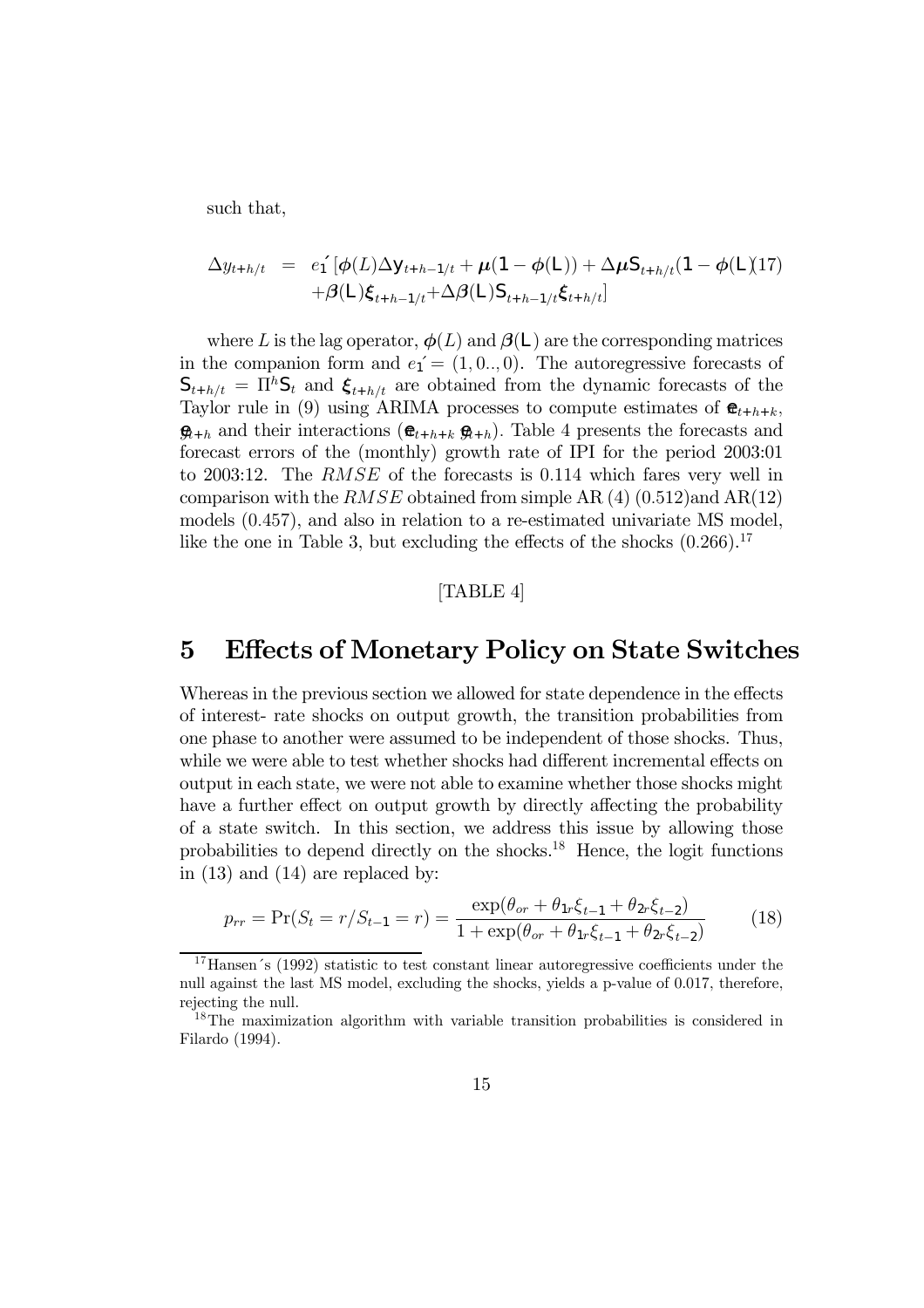$$
p_{ee} = \Pr(S_t = e/S_{t-1} = e) = \frac{\exp(\theta_{oe} + \theta_{1e}\xi_{t-1} + \theta_{2e}\xi_{t-2})}{1 + \exp(\theta_{oe} + \theta_{1e}\xi_{t-1} + \theta_{2e}\xi_{t-2})},
$$
(19)

where only two lags of  $\xi_t$  has been chosen in (18) and (19) to keep the number of parameters manageable. Further, in order to isolate the effect of the shocks from the linear effects examined above, the coefficients on the latter terms  $(\beta_{ir}$  and  $\beta_{er})$  are constrained to be zero, as in García and Schaller (1995) and Dolado and María-Dolores (2001).<sup>19</sup> Notice that since the probability of remaining in a recession (expansion) is increasing in the  $\theta_{ir}(\theta_{ie})$  parameters, we should expect  $\theta_{1r}$  and  $\theta_{2r}$  to be positive, and  $\theta_{1e}$  and  $\theta_{2e}$  to be negative, when considering an interest rate rise. In other words, an increase in the interest rate should reduce the probability of remaining in an expansion and increase the probability of remaining in a recession.

The estimates of the coefficients in the MMS model with variable transition probabilities are reported in Table 5, where it can be observed that the signs of the  $\theta_{ir}$  and  $\theta_{ie}$  coefficients are in agreement with the above interpretation. Furthermore, the restriction stemming from ignoring the linear effects of shocks has a limited effect on the estimates of the probabilities  $p_{ee}$  and  $p_{rr}$ , since the estimated intercepts  $(\theta_{0r}, \theta_{0e})$  yield, according to (13) and (14),  $p_{ee} = 0.90$  and  $p_{rr} = 0.87$ , namely, close values to the respective probabilities (0.94 and 0.89) reported in Table 3.

#### [TABLE 5]

To ascertain the effects of interest rate shocks on the transition probabilities, we use the following experiment. Suppose that the ECB were to implement a negative (expansionary) interest rate shock of  $x$  basis points in two consecutive months (from t to  $t + 2$ ), in agreement with the number of lags with which  $\xi_t$  appears to affect  $p_{rr}$  and  $p_{ee}$  in (18) and (19). Then, the question would be: How would such a reduction in the interest rate affect

<sup>&</sup>lt;sup>19</sup>Furthermore, attempts to estimate an encompassing model with state dependent probabilities and state vaying effects of the shocks, as in (10), failed to achieve convergence of the Filardo´s algorithm.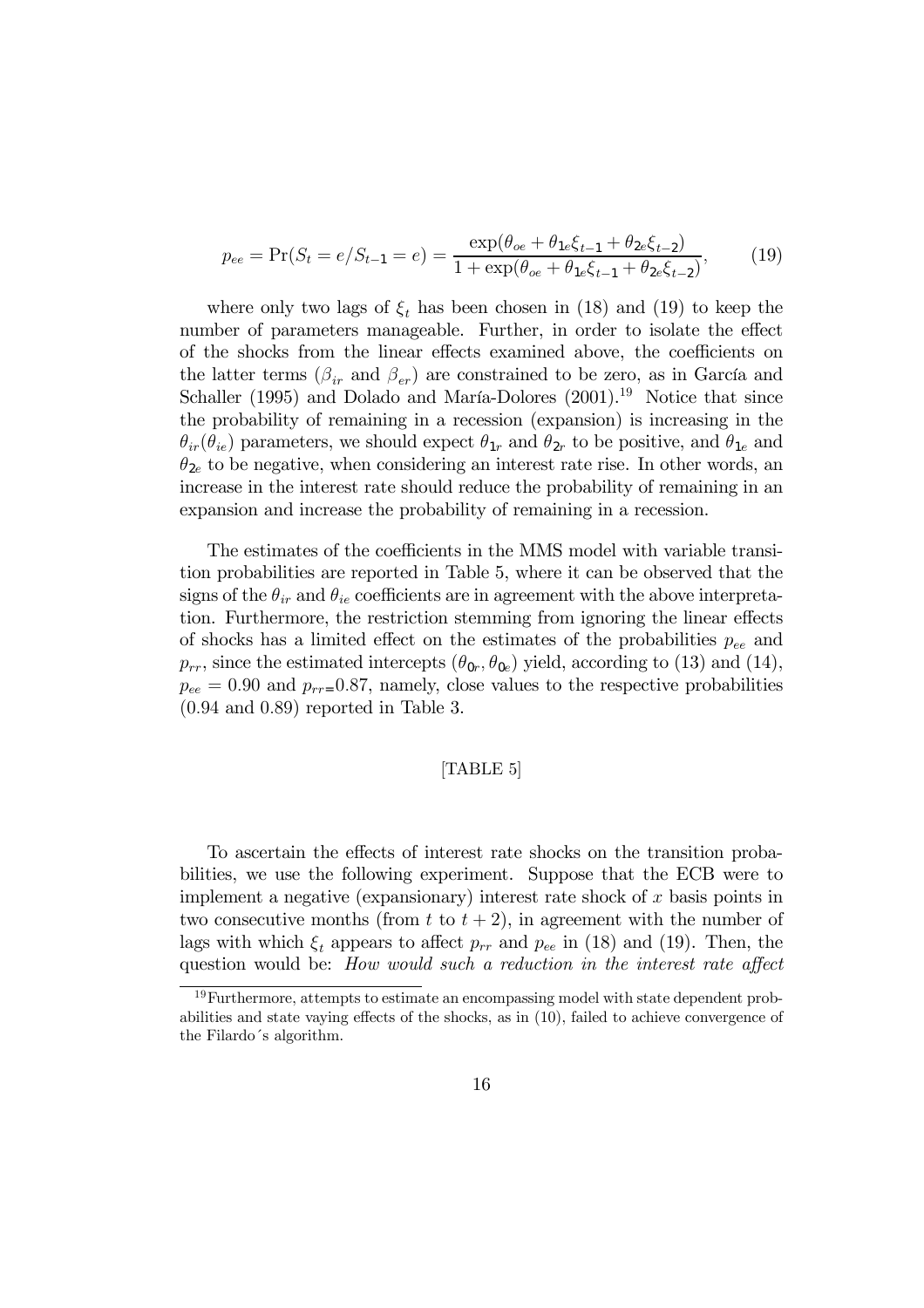the transition probability from a recession to an expansion?. Likewise, if, instead, a positive (contractionary) interest rate shock of identical magnitude were to be considered: How would such a rise in the interest rate affect the probability of a converse switch?.

As an illustration of the proposed simulation, Table 6 shows the changes in  $p_{er}$  ( $p_{re}$ ) in response to a positive(negative) interest rate shock of 100 b.p. (−100 b.p.). It is found that an unanticipated interest-rate cut of such a magnitude will increase the probability of getting out from a recession  $(p_{re})$  from 0.13 to 0.24 whereas an unanticipated rise in the interest rate will increase the probability of entering a recession  $(p_{er})$  from 0.10 to 0.16. Note that, in accord with the stronger real effects of monetary policy during recessions found before, the increase in the probability of escaping a recession in response to a cut in interest rates is about twice as large as that the reduction in the probability of entering a recession in response to a rise in interest rates.

#### [TABLE 6]

## 6 Conclusions

In this chapter, we have investigated the possibility of asymmetric effects of monetary policy shocks on real output growth in the EA depending on the business cycle phase of the economy. This type of asymmetric effects are known as state asymmetries, according to which the effects of monetary policy shocks on real activity may be stronger in recessions than in expansions. The rationale for these asymmetries stems from an extensive theoretical research which stresses financial market imperfections, including models which deal with credit crunches and debt overhang, in the transmission mechanism from monetary policy on output.

Our test of this asymmetry in the EA, using monthly data over the period 1996-2003, relies on a Markov-switching model of real output (IPI) growth augmented with predetermined variables whose coefficients or the transition probabilities are allowed to depend on the latent state variable which identifies the cyclical phases. Our results here offer some support for the previous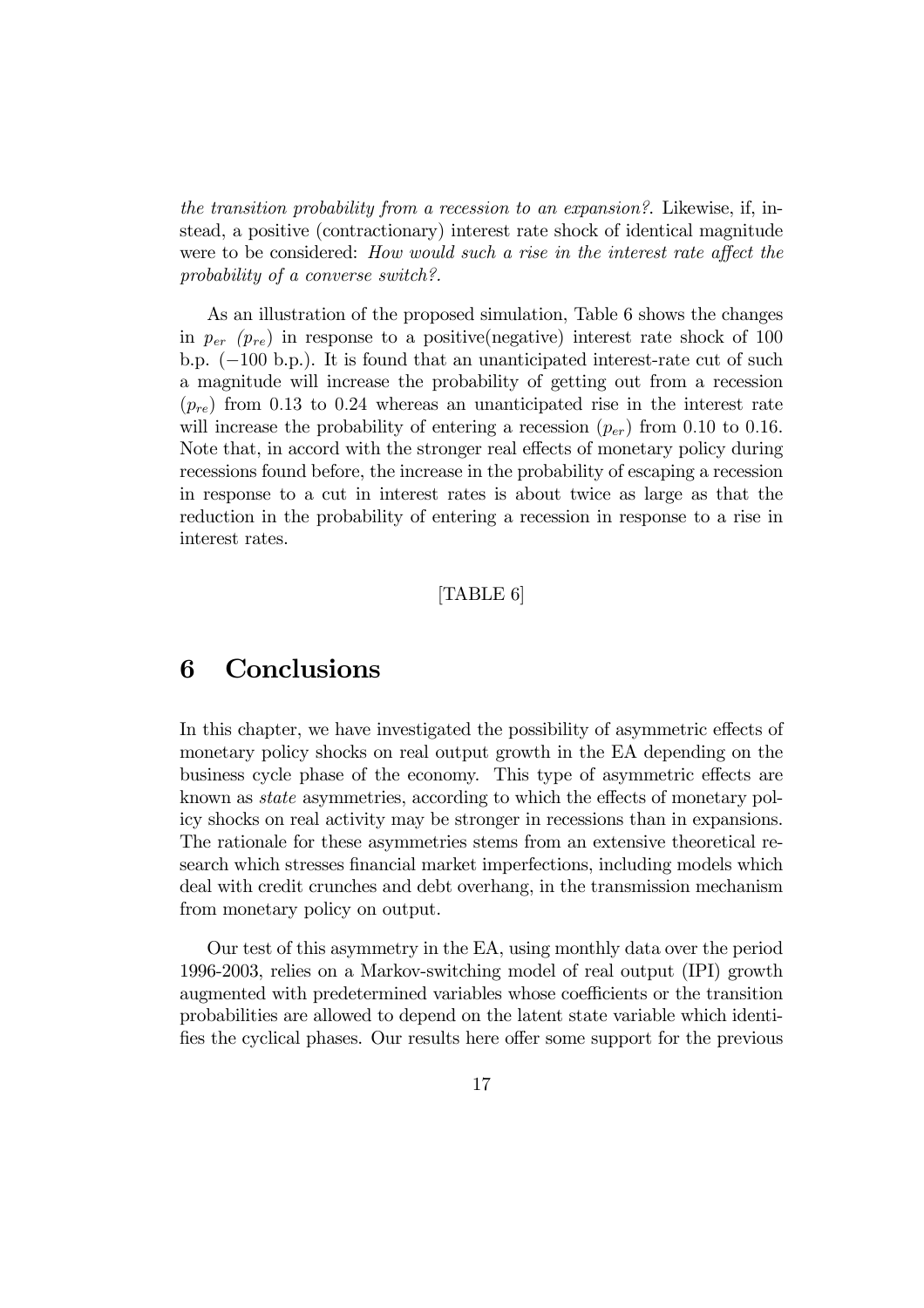hypothesis. In particular, we find that monetary policy shocks, measured as shocks to the short-term interest rate obtained from a forward-looking Taylor rule, have significantly larger effects during recessions than during expansions, and that unanticipated interest- rate cuts help about twice more to escape a recession than a corresponding rise in interest rates would help to cool down the economy when it is undergoing an expansion.

Finally, as a by-product of our analysis, we have found significant evidence of nonlinearity in the policy rule of the ECB, in the sense that it has tended to intervene more vigorously when inflation and output move together above their targets than what a linear Taylor rule would predict, particularly after 1999. This result could be interpreted in terms of the existence of a convex Phillips curve in the EA.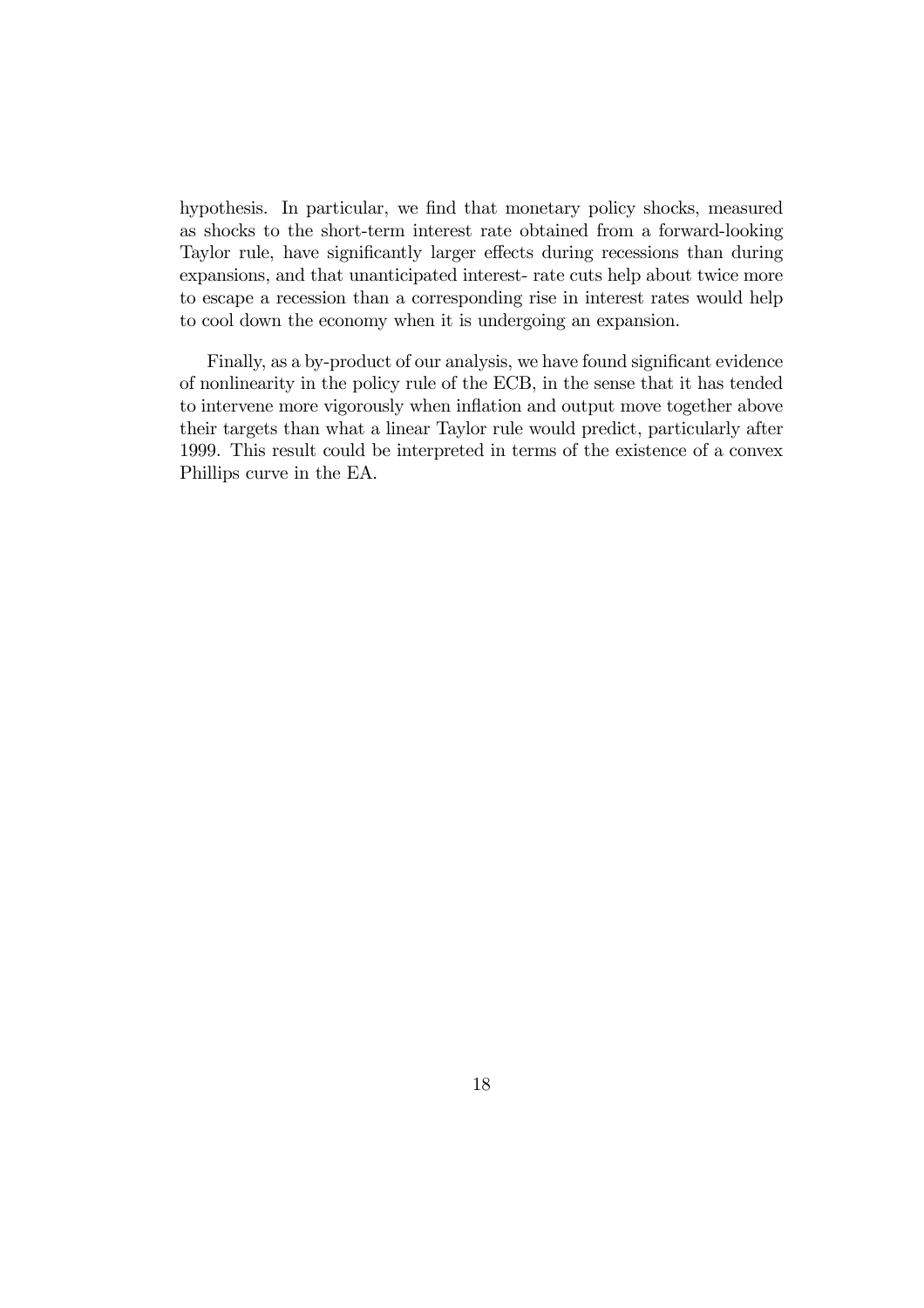### Acknowledgements

We are grateful to the Editors of this volume and three anonymous referees for helpful comments on a preliminary draft of this chapter. Financial support by a grant from the BBVA Foundation PB/29/FS/02 is gratefully acknowledged.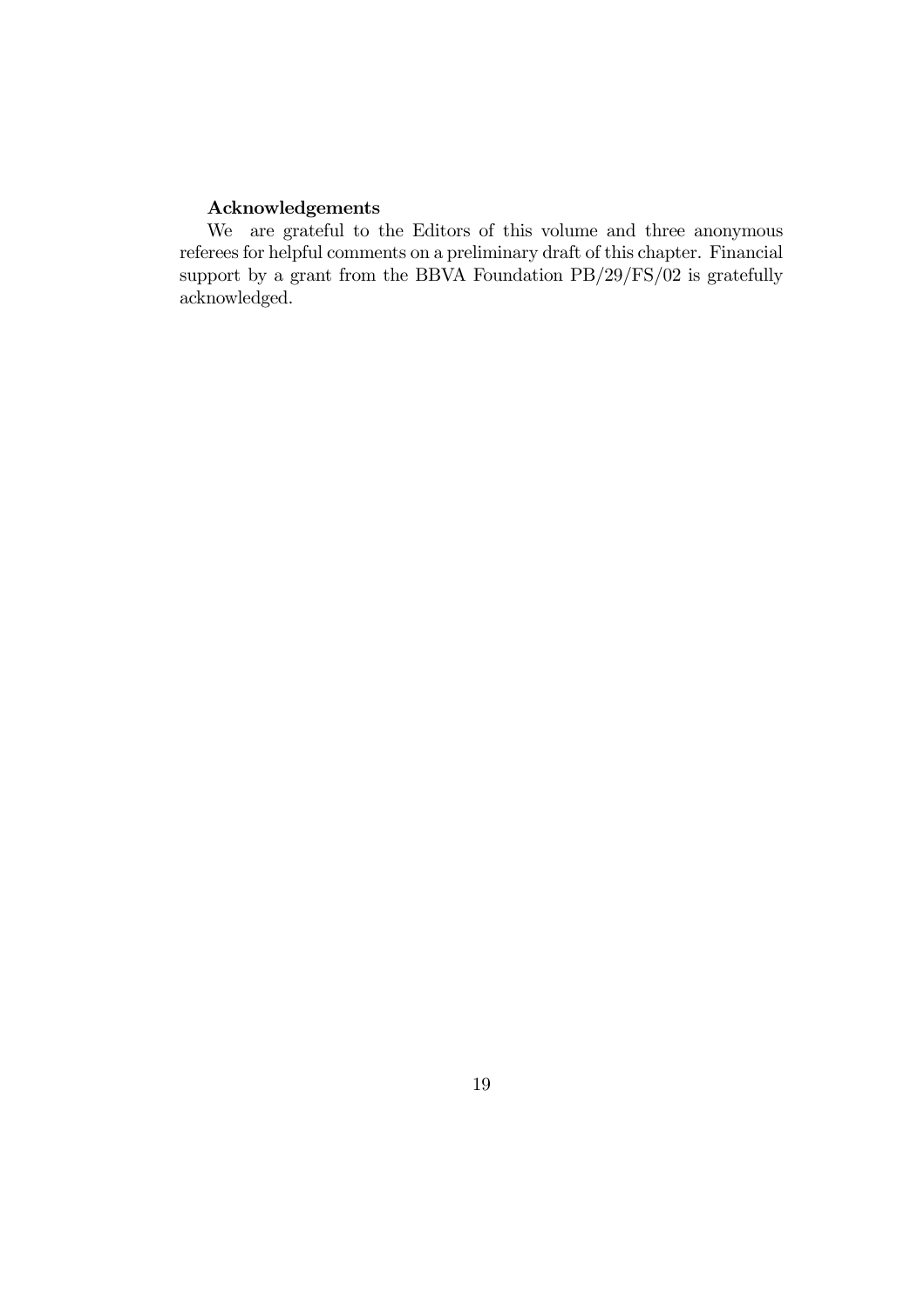## References

Akerlof, G. and Yellen, J. (1985)."A Near-Rational Model of the Business Cycle with Wage and Price Inertia". Quarterly Journal of Economics, 100, 823-838.

Akerlof, G., Dickens, W. and Perry, J. (1996). " The Macroeconomics of Low Inflation" Brookings Papers on Economic Activity (1), 1-59.

Artis, M., Krolzig, H.-M. and Toro, J. (2004). " The European Business Cycle" Oxford Economic Papers (56), 1-44.

Baily, M.N. (1978) ." Stabilization Policy and Private Economic Behaviour". Brookings Papers on Economic Activity, 1, 1-50.

Ball, L. and Romer, D. (1989)."Are Prices too Sticky?".Quarterly Jounal of Economics, 104. 507-24.

Ball, L. and Romer, D. (1990). " Real Rigidities and the Non Neutrality of Money". Review of Economics Studies,57, 183-203.

Ball, L. and Mankiw, G. (1994). " Asymmetric Price Adjustment and Economic Fluctuations".The Economic Journal, 104(March). 247-61.

Baxter, M and R.G. King (1999) "Measuring Business Cycles. Approximate band-pass filters for economic time-series" The Review of Economics and Statistics, MIT Press, vol. 81(4), pages 575-593.

Beaudry , P. and Koop, G. (1993). "Do Recessions Permanently Change Output?", Journal of Monetary Economics, 31, 149-163.

Bernanke, B. and Gertler, M. (1989). "Agency Costs, Net Worth and Business Fluctuations". American Economic Review, 79, nº1, 893-910.

Caballero, R. and Engel, C. (1992)."Price Rigidities, Asymmetries and Output Fluctuations". NBER, Working Paper Series  $n^{\circ}4091$ .

Christiano, L., Eichembaum and Evans, C. (1999). "Monetary policy shocks: What have we learned and to what end?" in J. Taylor and M. Woodford (eds.) Handbook of Macroeconomics, Vol. 1. North-Holland.

Clarida, R., Galí, J. and Gertler, M. (1998). "Monetary Policy Rules in Practice: Some International Evidence". European Economic Review, 42, 1033-1067.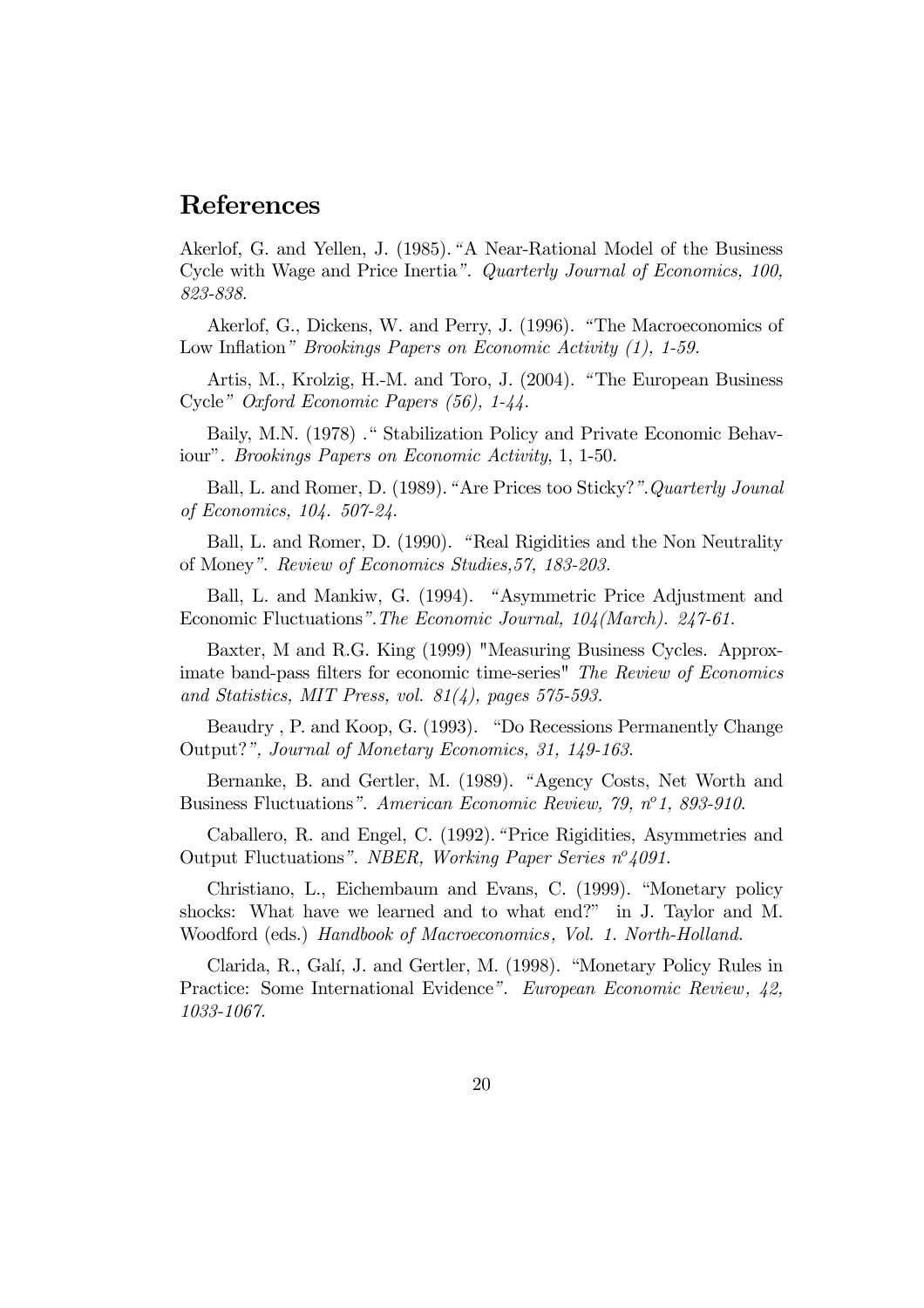Clarida, R., Galí, J. and Gertler, M. (2000)."Monetary Policy Rules and Macroeconomic Stability: Evidence and Some Theory", Quarterly Journal of Economics, 115, 147-180.

Cover, J.(1992), " Asymmetric Effects of Positive and Negative Money Supply Shocks", Quarterly Journal of Economics, 107, 1261-1282.

Dolado, J. and María-Dolores, R(2001). " An Empirical Study of the Cyclical Effects of Monetary Policy in Spain (1977-1997)". Investigaciones Económicas, 25, 3-30.

Dolado, J, R. María-Dolores and M. Naveira (2005),."Are Monetary-Policy Reaction Functions Asymmetric?: TheRole of Nonlinearity in the Phillips Curve" European Economic Review, 49(2) 485-503 .

De Long, B. and H. Laurence. (1998). "How Does Macroeconomics Affect Output?". *Brooking Papers on Economic Activity, (2), 433-480.* 

Filardo, A. J(1994). "Business Cycle Phases and their Transitioned Dynamics". Journal of Business  $\mathcal C$  Economic Statistic, 12, n°3, 299-308.

Forni, M, Hallin, M., Lippi, M, and Reichlin, L. (2005). " The Generalized Dynamic Factor Model: One-sided Estimation and Forecasting" Journal of the American Statistical Association (forthcoming).

García, R. and Schaller, H(1995), " Are the Monetary Output Effects Asymmetric ? ". Universite of Montreal. Working Paper .

Gerlach, S. (2000). "Asymmetric Policy Reactions and Inflation". Bank for International Settlements, mimeo.

Gertler, M. (1988). "Financial Structure and Aggregate Economic Activity: An Overview". Journal of Money, Credit and Banking,  $n^{\circ}20$ , 3, 559-594.

Gertler, M. and Gilchrist, S. (1994). " Monetary policy, Business Cycles and the Behaviour of Small Manufacturing Firms". Quarterly Journal of Economics, 109, 309-340 .

Hamilton, J. (1989). " A New Approach to the Economic Analysis of Non Stationary Time Series and the Business Cycle". Econometrica, 57, 357-384 .

Hansen, L. P. (1982). "Large Sample Properties of Generalized Method of Moments Estimators". Econometrica 50, 1029-1054.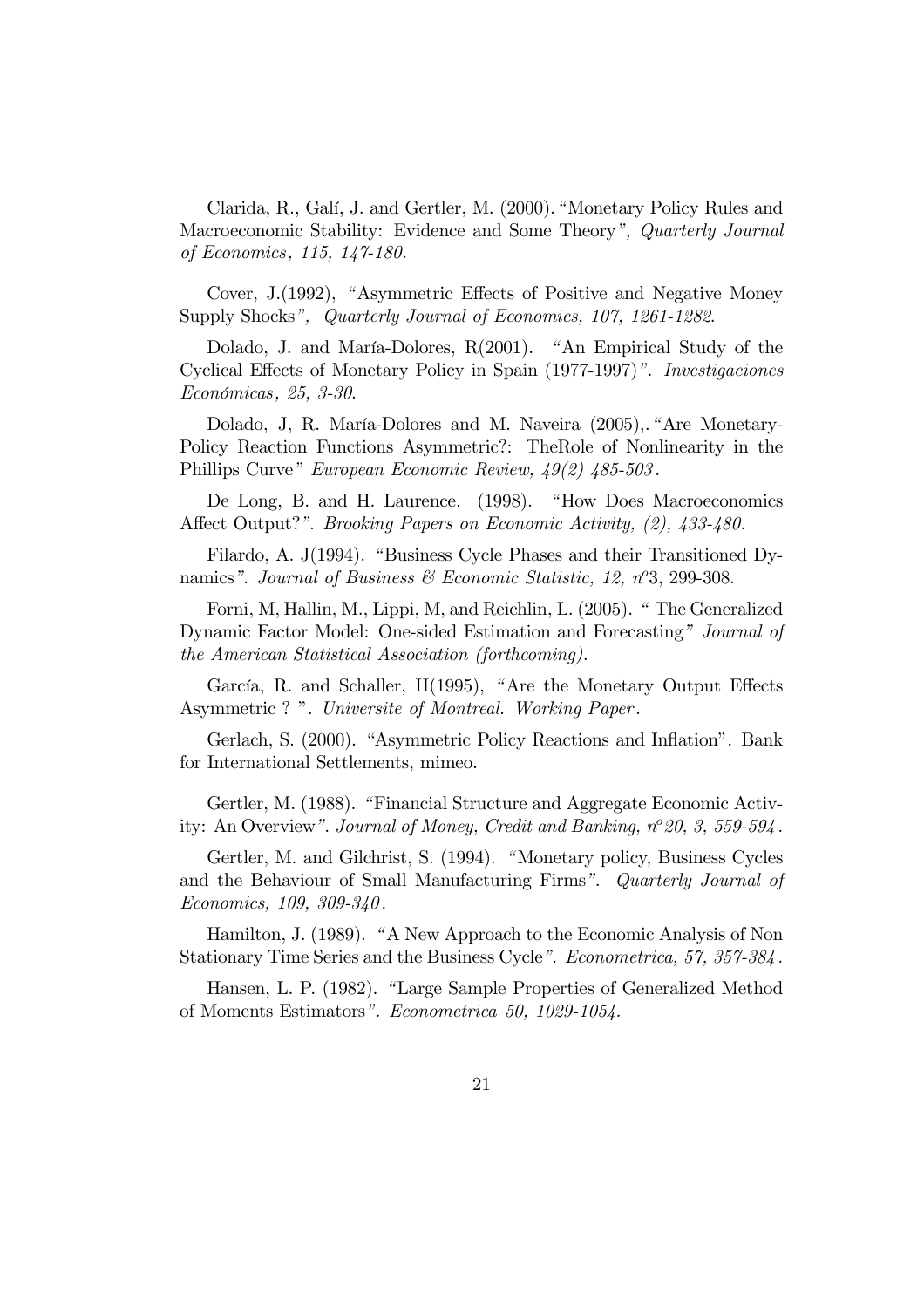Hansen, B. (1992). " The Likelihood Ratio Test under Nonstandard Conditions: Testing the Markv Switching Model of GNP". Journal of Applied Econometrics, 7, 61-82.

Huh, C.G. (1993)."Asymmetries in the Relationship between Output and Interest Rates," Federal Reserve Bank of San Francisco.

Karras, G. (1996). "Are the Output Effects of Monetary Policy Asymme tric?: Evidence from a Sample of European Countries".Oxford Bulletin of Economics and Statistics , 58(2),267-78 .

Kiyotaki, N. and Moore, J. (1998)." Credit Cycles". Journal of Political Economy, 105(2), 211-248.

Lamont, O. (1993). " Corporate Debt Overhang and Macroeconomic Vulnerability", MIT Working Paper.

Laxton, D., Meredith, G. and Rose, D. (1995). "Asymmetric Effects of Economic Activity on Inflation: Evidence and Policy Implications", IMF Staff Papers, 42, 344-374.

Laxton, D., Rose, D., and Tambakis, D. (1999). " The US Phillips curve: The case for asymmetry", Journal of Economic Dynamics and Control, 23, 1459-1485.

María-Dolores, R. (2001). "Asimetrías en los Efectos de la Política Monetaria en España (1977-1996)". Investigaciones Económicas, 25, 391-415.

McQueen, G. and Thorley, S. (1993)., "Asymmetric Business Cycle Turning Points," Journal of Monetary Economics, 31, 341-362.

Neftci, S.N. (1984), "Are Economic Time Series Asymmetric Over the Business Cycle?," Journal of Political Economy, 92, 307-328.

Orphanides, A. and Wieland, V.W., (2000). " Inflation zone targeting", European Economic Review , 91, 226-231.

Osborn, D., Sensier, M. and Öcal, N. (2002)." Asymmetric Interest Rate Effects for the UK Real Economy " . Oxford Bulletin of Economics and Statistics, 64, 315-339.

Ravn, M and Sola, M(1996), "Asymmetric Effects of Monetary in the US: Positive vs Negative or Big vs Small?". Memo, 1996-4. University of Aarhus, Denmark.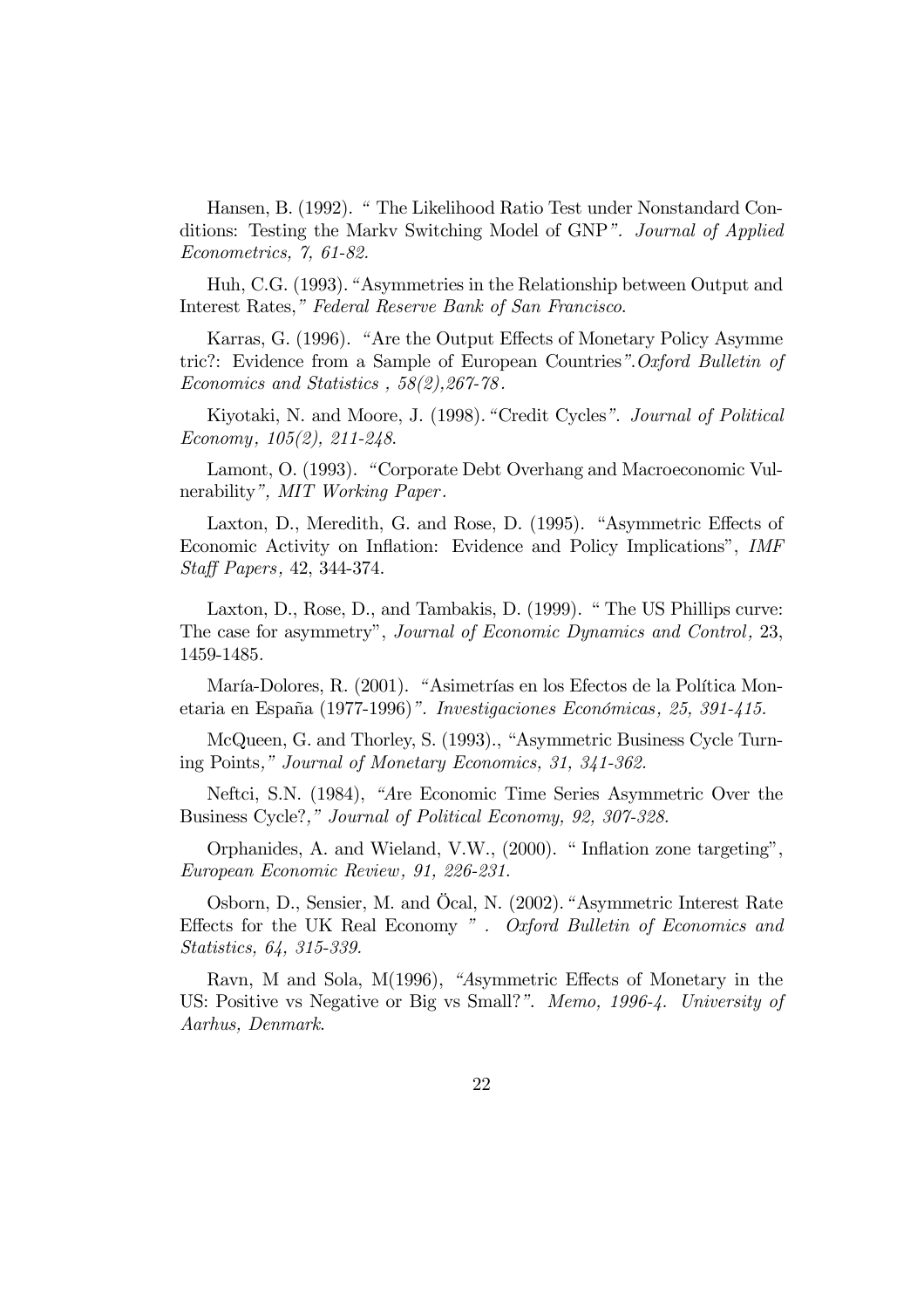Schaling, E. (1999), "The Nonlinear Phillips Curve and Inflation Forecast Targeting ". Working Paper /1999. Bank of England .

Svensson, L. (1997). "Inflation Forecast Targeting: Implementing and Monitoring Inflation Targets", European Ecocomic Review, 41(6), 1111-46.

Tsiddon, D. (1991). " The (Mis)Behaviour of Aggregate Price Level". Review of Economic Studies 60, 889-902.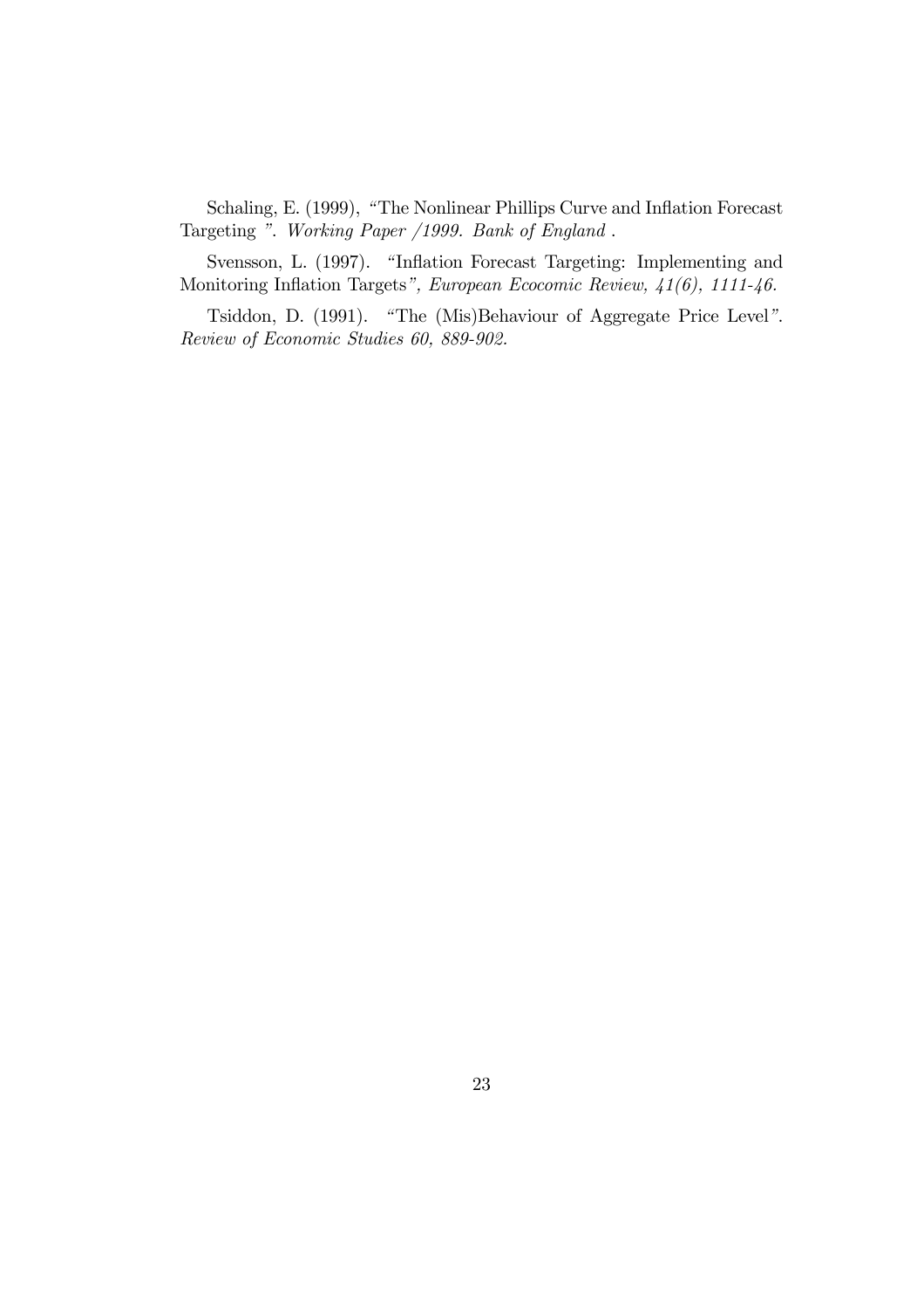

Figure 1: Phillips Curve for the Euro-Area



Figure 2: Interest rate for the Euro-Area and Taylor rule predictions (monthly data)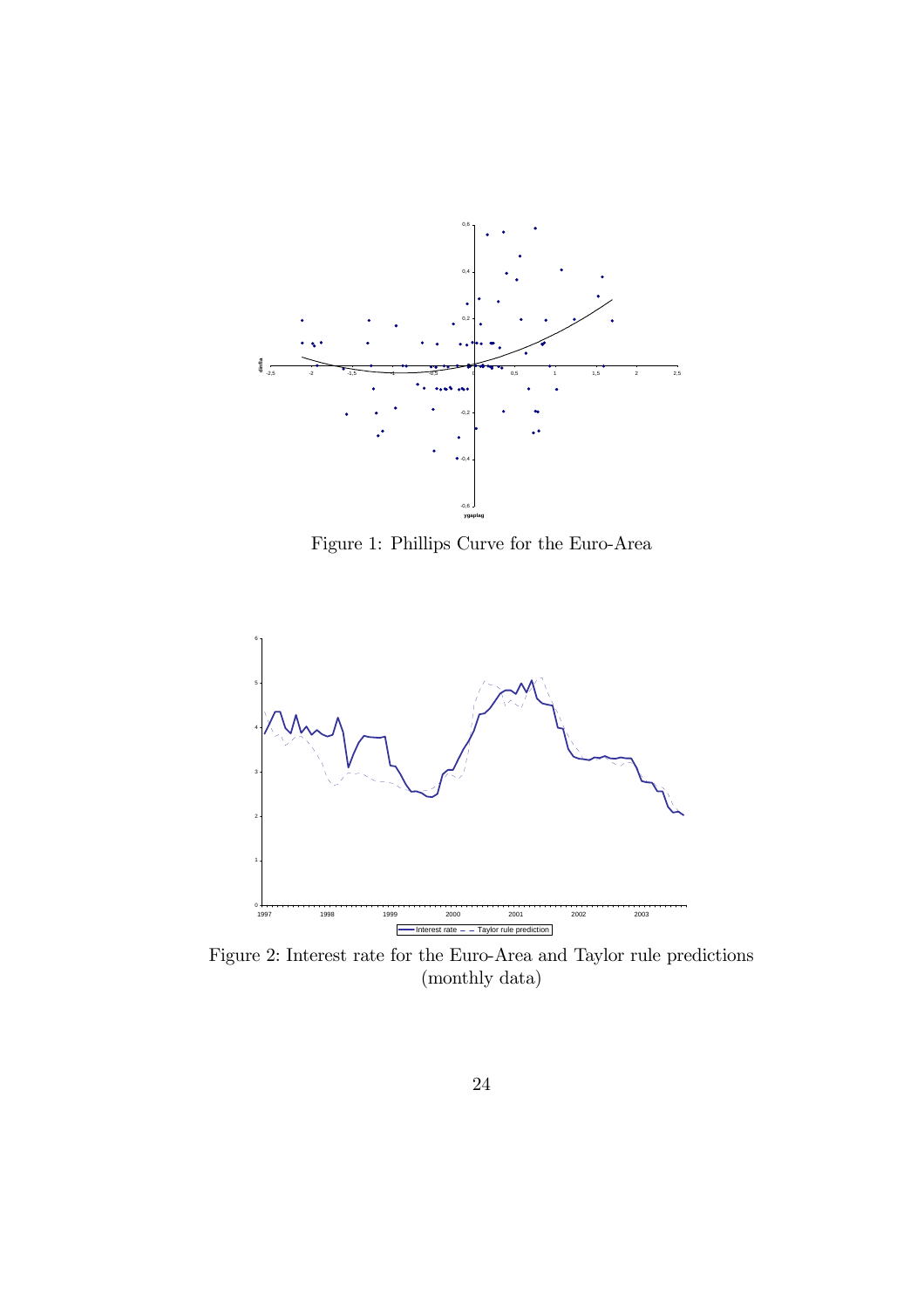

Figure 3: Monthly IPI growth rate and smoothed probabilities for a recession



Figure 4: Impulse-Response function to an unanticipated increase in interest rate (monthly data)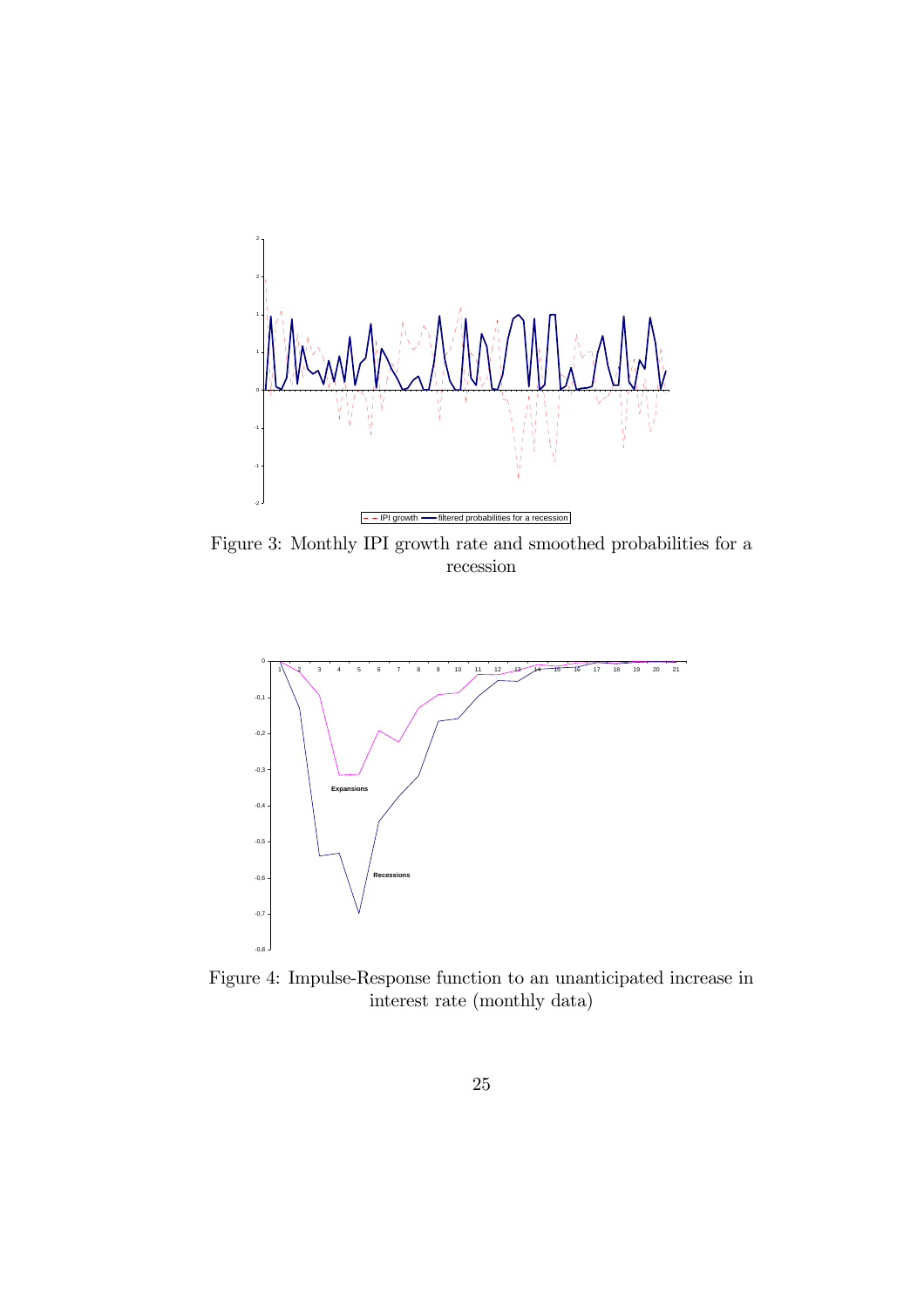Table 1: Estimated Phillips Curve for Euro-zone

| Coefficient | Estimate $\parallel$ |  |
|-------------|----------------------|--|
| $\alpha$    | $0.084*$             |  |
|             | (0.024)              |  |
|             | $0.583*$             |  |
|             | (0.122)              |  |

Note: The figures in parenthesis are White's standard errors.

| Coefficient          | <b>Estimate</b> |
|----------------------|-----------------|
| cnst                 | $0.54**$        |
|                      | (0.10)          |
| $\hat{\rho}_1$       | $0.83**$        |
|                      | (0.03)          |
| b                    | $1.40**$        |
|                      | (0.46)          |
| $b_{2}$              | $0.11***$       |
|                      | (0.02)          |
| b                    | $0.41**$        |
|                      | (0.06)          |
| $\pmb b_\varepsilon$ | 0.25            |
| р                    | 0.086           |

Table 2. Estimated Taylor rule for Euro-zone

Notes: The figures in parentheses are standard errors. p-J is the p-value of the J-test over-identifying restrictions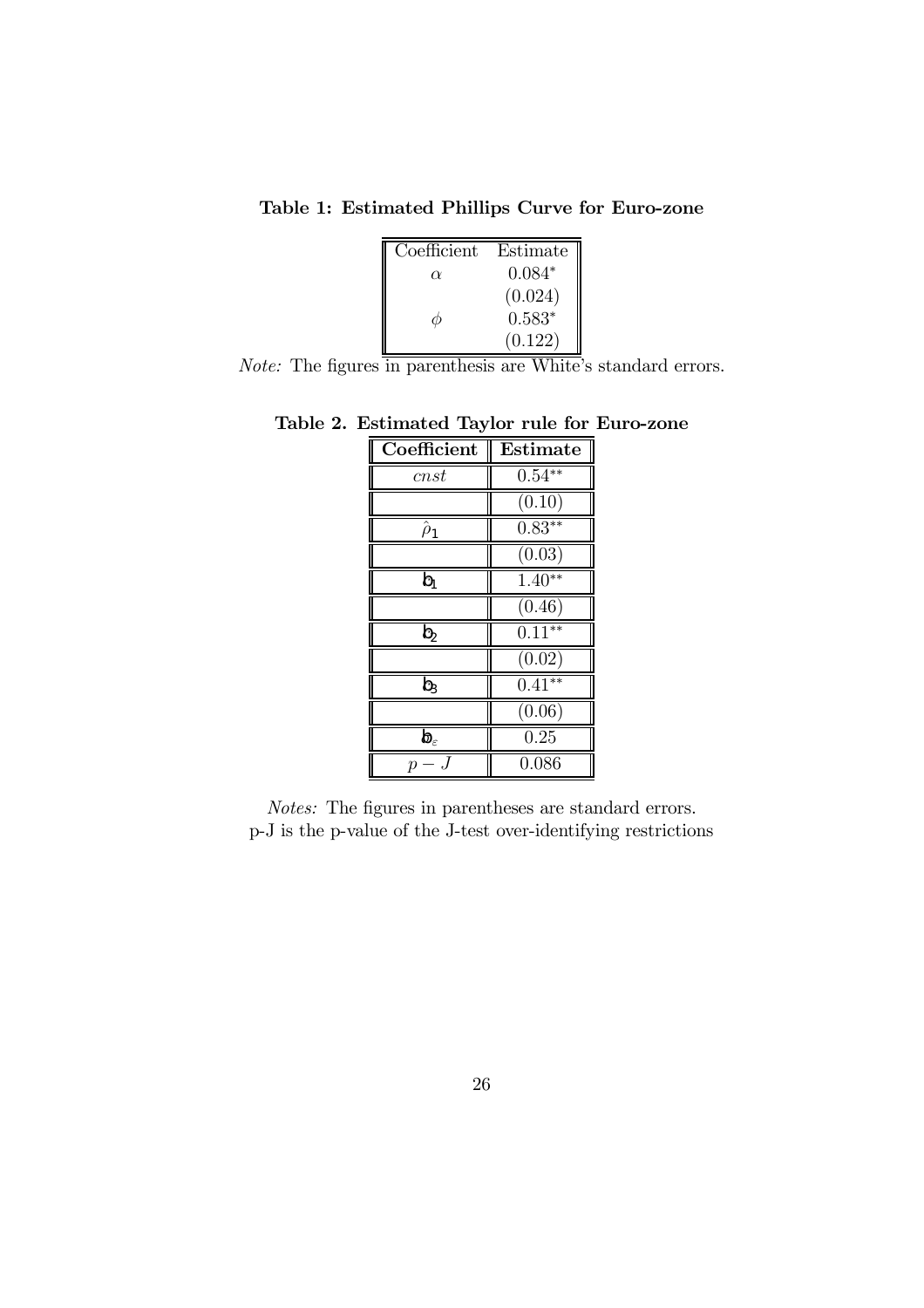| Dependent variable $\Delta y_t$ |                          |  |  |  |
|---------------------------------|--------------------------|--|--|--|
| Coefficient                     | Estimate                 |  |  |  |
| $\mu_r$                         | $-29*$                   |  |  |  |
|                                 | $\frac{(.15)}{.38**}$    |  |  |  |
| $\mu_e$                         |                          |  |  |  |
|                                 | (.12)                    |  |  |  |
| $\phi_1$                        | $.15*$                   |  |  |  |
|                                 | (.07)<br>$.39^{\dagger}$ |  |  |  |
| $\phi_2$                        |                          |  |  |  |
|                                 | (.21)<br>$.30^{\dagger}$ |  |  |  |
| $\phi_3$                        |                          |  |  |  |
|                                 | $\frac{(.17)}{-.23}$     |  |  |  |
| $\phi_4$                        |                          |  |  |  |
|                                 | $\frac{(.11)}{-.13}$     |  |  |  |
| $\beta_{1r}$                    | (.11)                    |  |  |  |
|                                 | $-0.03$                  |  |  |  |
| $\beta_{1e}$                    | (.07)                    |  |  |  |
|                                 | $-.52$ <sup>†</sup>      |  |  |  |
| $\beta_{2r}$                    | (.27)                    |  |  |  |
|                                 | $-.09$                   |  |  |  |
| $\beta_{2e}$                    | (.21)                    |  |  |  |
|                                 | $\frac{-}{-40^*}$        |  |  |  |
| $\beta_{3r}$                    | (.19)                    |  |  |  |
|                                 | $\frac{1}{-0.29}$ **     |  |  |  |
| $\beta_{3e}$                    | (.13)                    |  |  |  |
| $\beta_{4r}$                    | $\frac{1}{-.37*}$        |  |  |  |
|                                 | (.17)                    |  |  |  |
| $\beta_{4e}$                    | $\frac{1}{-22^{**}}$     |  |  |  |
|                                 | (.08)                    |  |  |  |
| $\sigma$                        | $.102**$                 |  |  |  |
|                                 | (.03)                    |  |  |  |
| $\theta_r$                      | $2.09***$                |  |  |  |
|                                 | $\frac{(.0.45)}{2.75**}$ |  |  |  |
| $\theta_e$                      |                          |  |  |  |
|                                 | (.67)                    |  |  |  |
| $\overline{d_r}$                | 9.09                     |  |  |  |
| $d_e$                           | 16.67                    |  |  |  |
| Log-Likelihood                  | 75.67                    |  |  |  |

### Table 3 MMS model for IPI growth Dependent variable  $\Delta y_t$

Note: standard errors in parentheses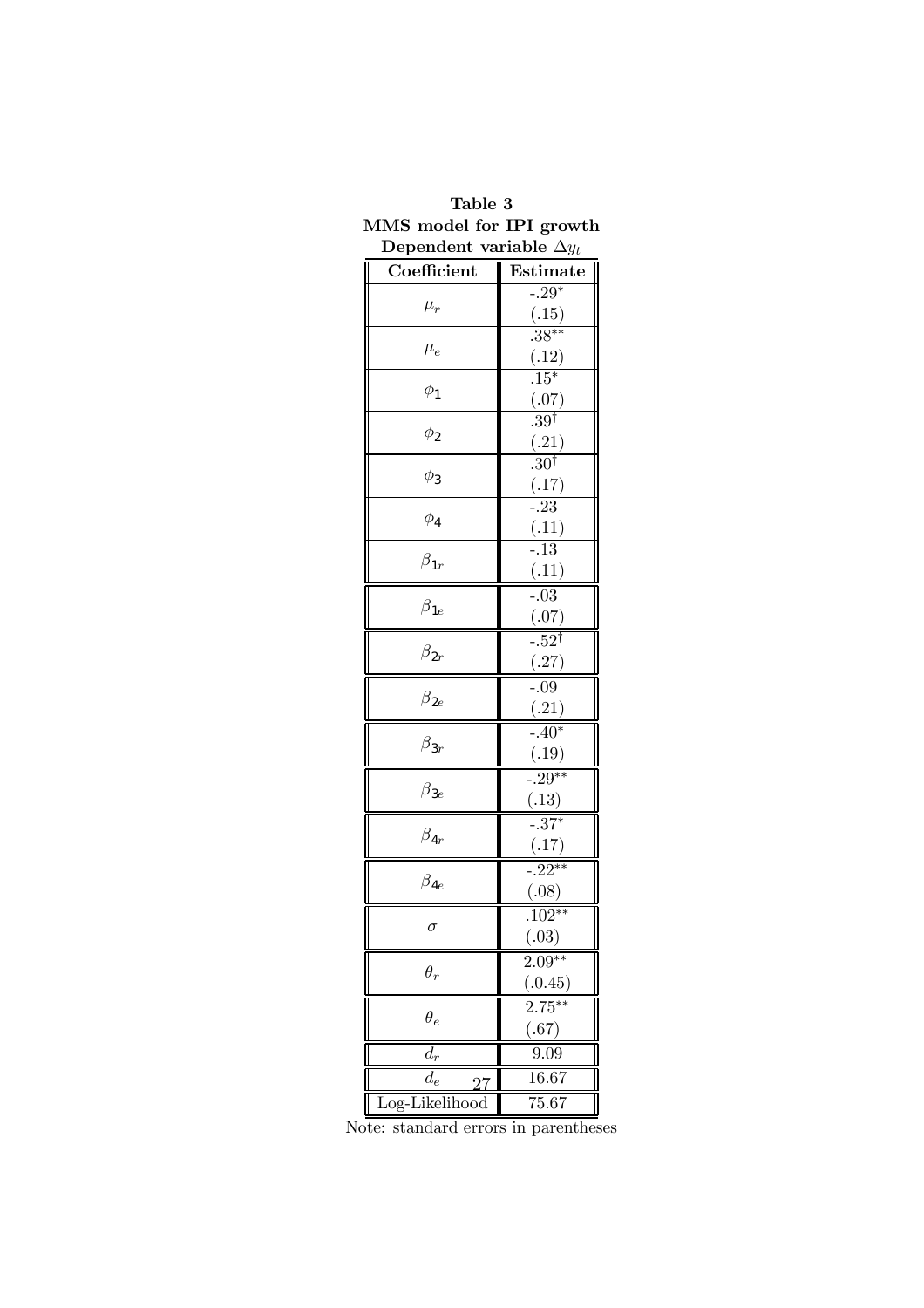| Table 4    |                                                          |                     |           |           |           |                     |
|------------|----------------------------------------------------------|---------------------|-----------|-----------|-----------|---------------------|
|            | Forecasts of the IPI (monthly) growth rate $(\%)$ : 2003 |                     |           |           |           |                     |
| Month      | 03(01)                                                   | 03(02)              | 03(03)    | 03(04)    | 03(05)    | 03(06)              |
| Current    | $-0.0790$                                                | 0.0587              | 0.3142    | $-0.7665$ | 0.1407    | 0.4138              |
| Forecast   | $-0.0917$                                                | 0.0602              | 0.2530    | $-0.5551$ | 0.2550    | 0.2635              |
| For. Error | 0.0127                                                   | $-0.0015$           | 0.0612    | 0.2114    | $-0.1080$ | 0.1502              |
| Month      | 03(07)                                                   | $\overline{03(08)}$ | 03(09)    | 03(10)    | 03(11)    | $\overline{03(12)}$ |
| Current    | $-0.3204$                                                | 0.1585              | $-0.5547$ | $-0.3477$ | 0.5589    | $-0.047$            |
| Forecast   | $-0.1607$                                                | 0.2902              | $-0.6417$ | $-0.2592$ | 0.4569    | $-0.122$            |
| For. Error | $-0.1597$                                                | $-0.1317$           | 0.0870    | $-0.0884$ | 0.1010    | 0.0758              |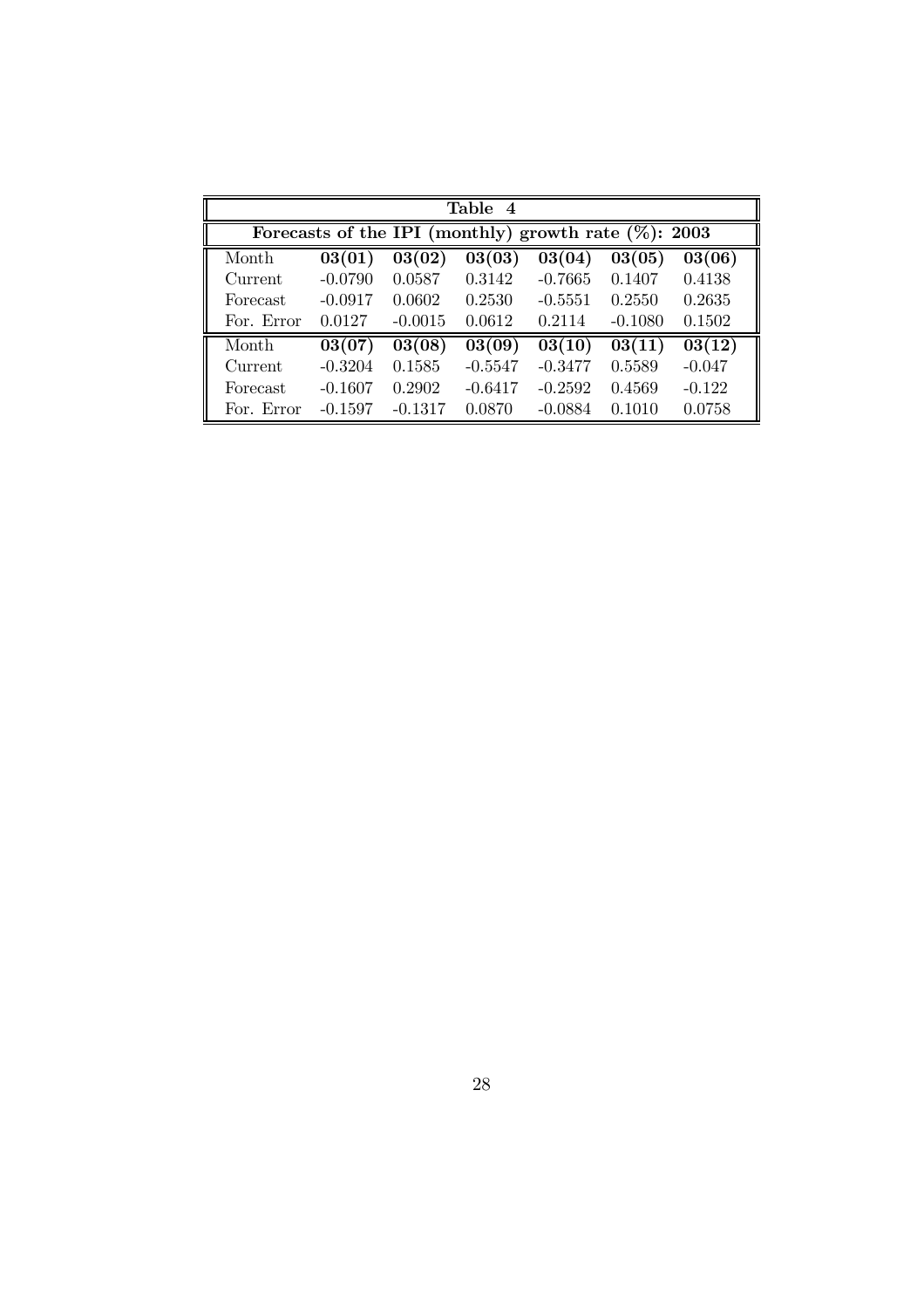| propabilities  |  |                               |  |
|----------------|--|-------------------------------|--|
| Coefficient    |  | Estimate                      |  |
| $\mu_r$        |  | $-0.26**$<br>(.05)            |  |
| $\mu_e$        |  | $.35***$<br>(.01)             |  |
| $\phi_1$       |  | $.37*$<br>(.14)               |  |
| $\phi_2$       |  | $.23*$<br>(.12)               |  |
| $\sigma$       |  | $\overline{.13***}$<br>(.003) |  |
| $\theta_{0r}$  |  | $1.87***$<br>(.32)            |  |
| $\theta_{1r}$  |  | $.47***$<br>(.05)             |  |
| $\theta_{2r}$  |  | $.25***$<br>(.05)             |  |
| $\theta_{0e}$  |  | $2.18***$<br>(.73)            |  |
| $\theta_{1e}$  |  | $-.34**$<br>(.08)             |  |
| $\theta_{2e}$  |  | $-18**$<br>(.05)              |  |
| Log-Likelihood |  | $\overline{77.21}$            |  |

Table 5 Markov Switching Model with variable transition ,<br>probabilities

Note: standard errors in parentheses